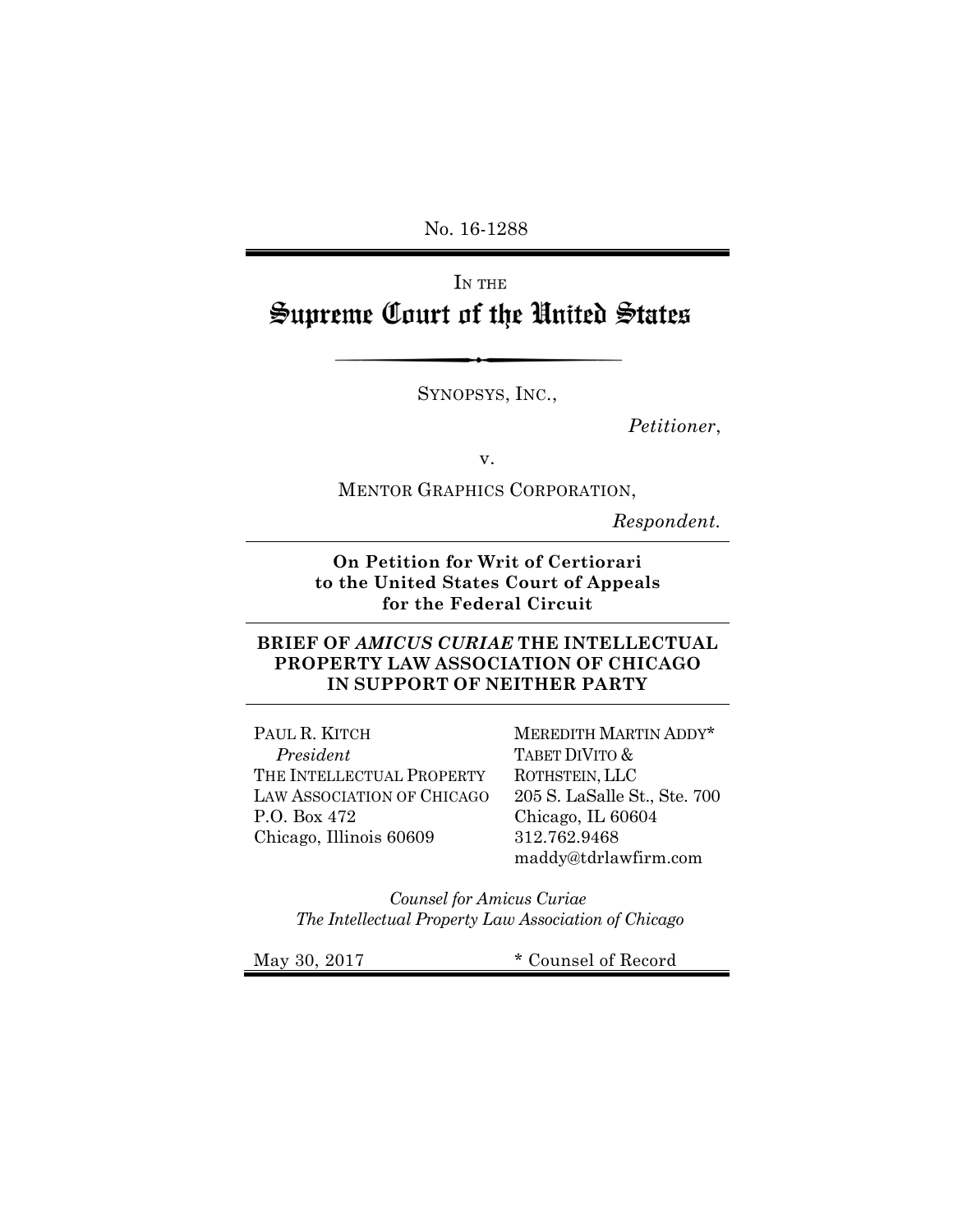## **TABLE OF CONTENTS**

Page

|                                                                                                                                                               | INTEREST OF AMICUS CURIAE  1                                                                                                                                                                                                               |
|---------------------------------------------------------------------------------------------------------------------------------------------------------------|--------------------------------------------------------------------------------------------------------------------------------------------------------------------------------------------------------------------------------------------|
|                                                                                                                                                               |                                                                                                                                                                                                                                            |
|                                                                                                                                                               |                                                                                                                                                                                                                                            |
| I.                                                                                                                                                            | The lack of a settled rubric for determining<br>patent-eligibility has resulted in contradictory                                                                                                                                           |
| А.                                                                                                                                                            | Some Section 101 decisions are based on<br>analogies extrinsic to the claim language,<br>while others, such as this one, fail to credit                                                                                                    |
| В.                                                                                                                                                            | In contrast with either extreme, reliance on<br>extrinsic analogy or reliance solely on the<br>claim limitations, Section 101's gate-keeping<br>function mandates flexible consideration of<br>patent eligible subject matter based on the |
| II. Even without support from the specification,<br><i>Bilski</i> held that requiring a specific "machine"<br>is too narrow an interpretation of Section 101. |                                                                                                                                                                                                                                            |
| $A_{-}$                                                                                                                                                       | The Patent Statute sets forth "process" as<br>a separate category that does not require<br>the addition of a machine, such as a<br>computer, in the claim language 13                                                                      |
| В.                                                                                                                                                            | Requiring a machine or computer to be<br>claimed, as was done here, forecloses<br>useful innovation well beyond this case and<br>this trend must be stopped 15                                                                             |

i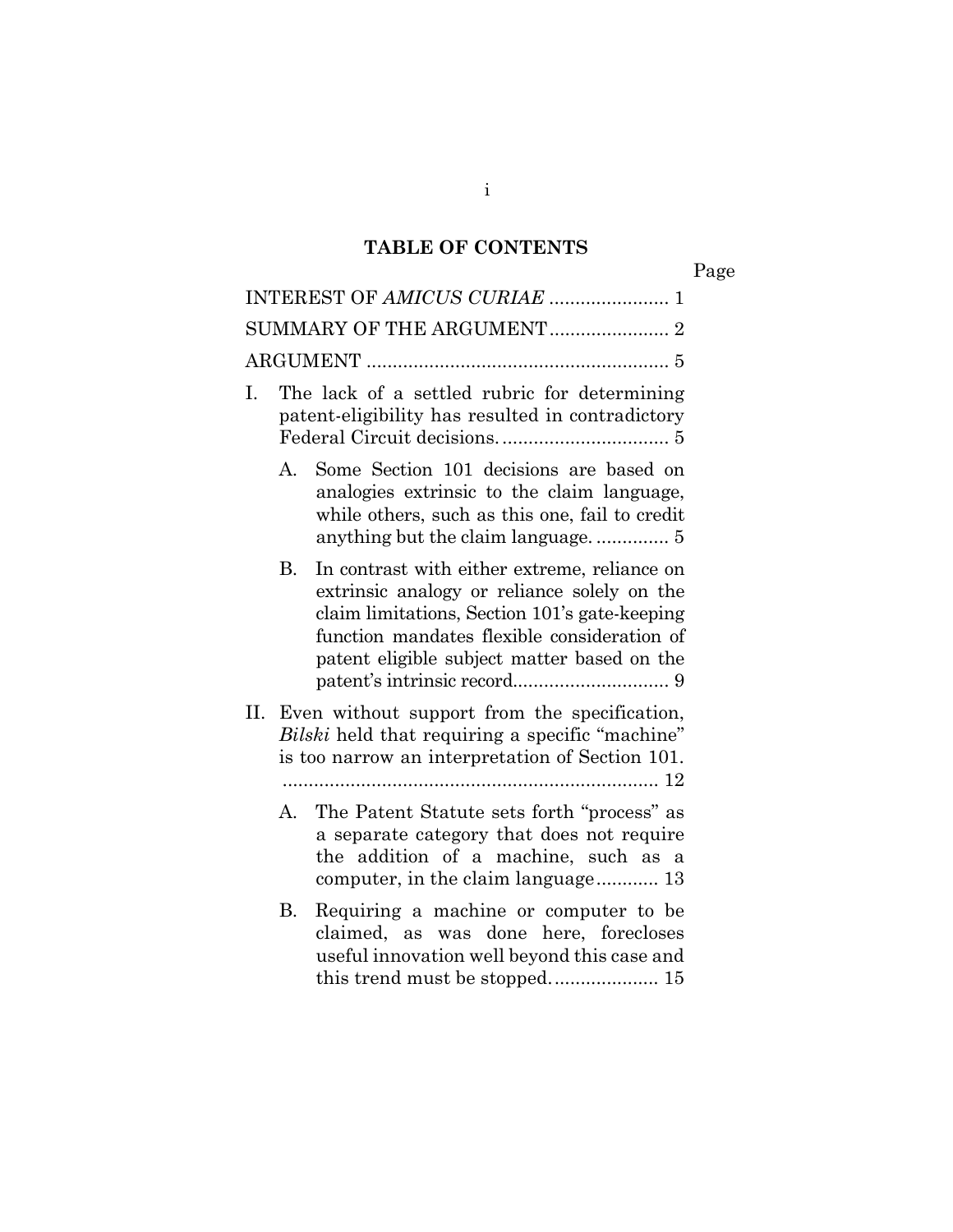$CONCLUSION. \label{eq:convex} {\small CONCLUSION.} \vspace{-0.00000cm} \begin{minipage}{0.95\textwidth} \centering \begin{tabular}{@{}l@{}} \hline \textbf{18} & \textbf{29} & \textbf{39} & \textbf{49} \\ \hline \textbf{20} & \textbf{39} & \textbf{49} & \textbf{59} \\ \textbf{50} & \textbf{50} & \textbf{50} & \textbf{50} \\ \textbf{60} & \textbf{60} & \textbf{60} & \textbf{60} \\ \textbf{70} & \textbf{80} & \textbf{80} & \$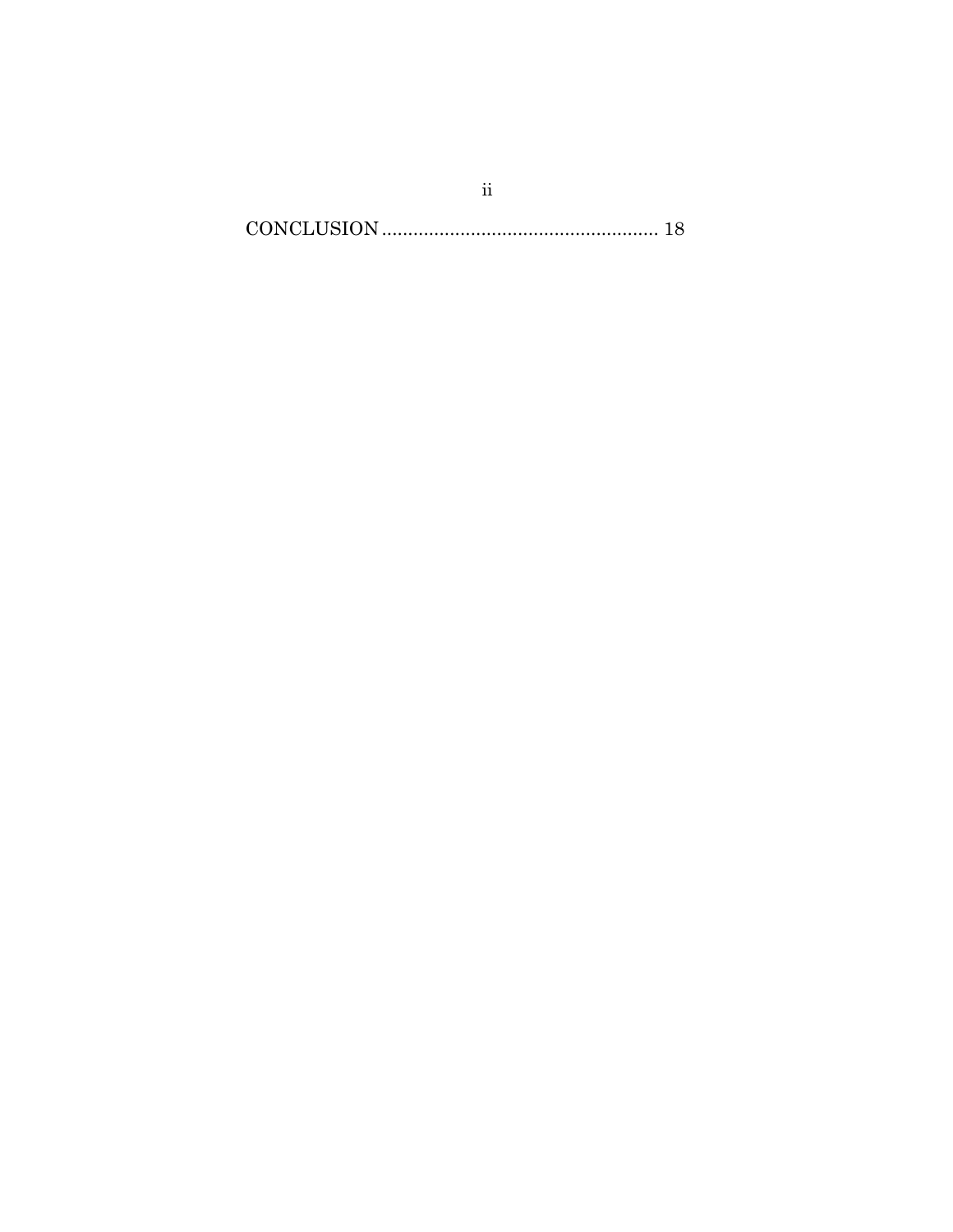## **TABLE OF AUTHORITIES**

## **Cases**

| Accenture Glbal Servs. GMBH v.<br>Guidewire Software, Inc.,        |
|--------------------------------------------------------------------|
| Alice Corp. v. CLS Bank Int'l,                                     |
| In re Bergy,<br>596 F.2d 952                                       |
| Bilski v. Kappos,                                                  |
| Dealertrack, Inc. v. Huber,                                        |
| Diamond v. Chakrabarty,                                            |
| Diamond v. Diehr,                                                  |
| Evolutionary Intelligence v.<br>Sprint Nextel, et al., No. 16-1188 |
| Gottschalk v Benson,                                               |
| $I/P$ Engine, Inc. v. AOL Inc.,                                    |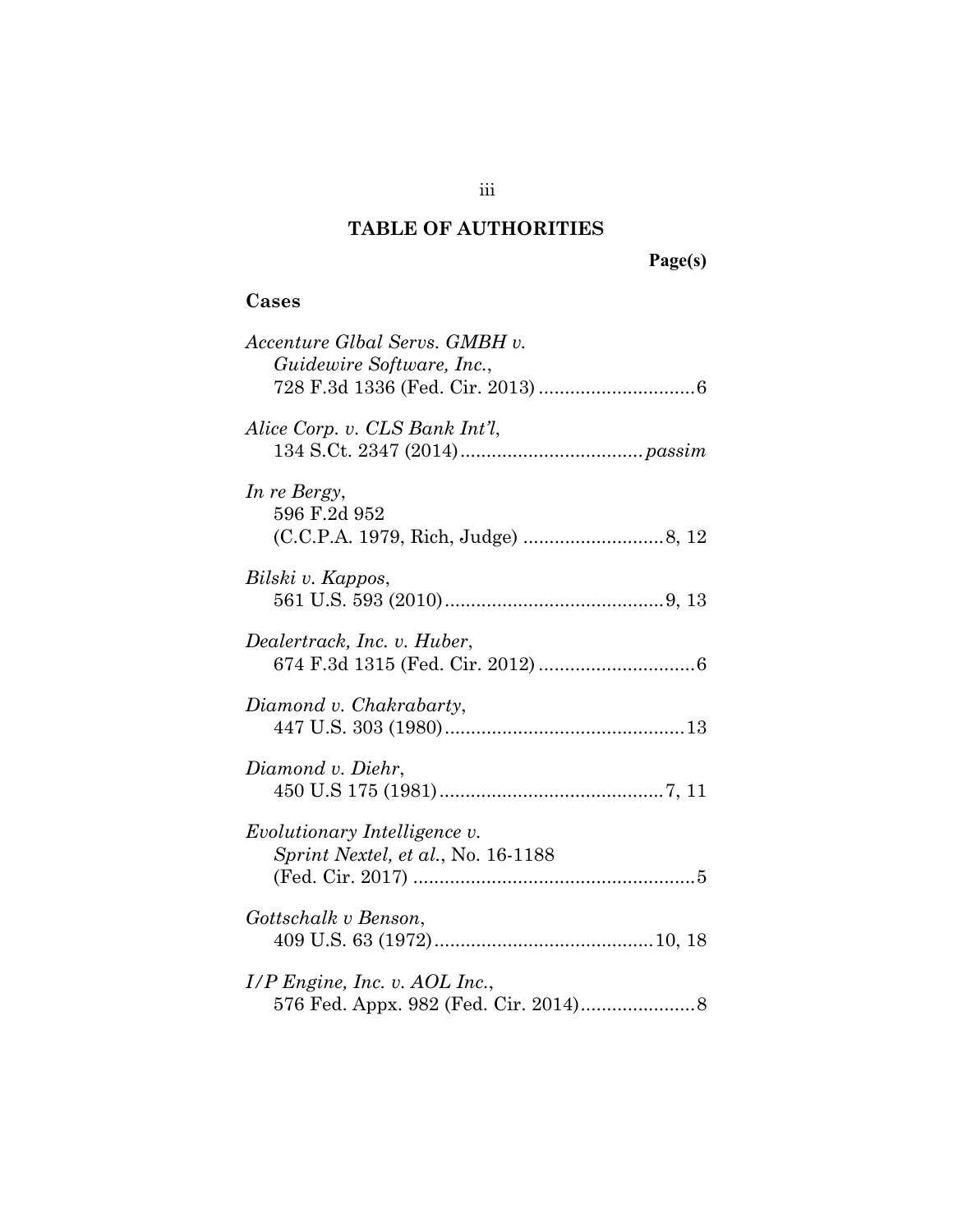| Intellectual Ventures I LLC. v. Symantec      |  |  |
|-----------------------------------------------|--|--|
| Mayo v. Prometheus,                           |  |  |
| Parker v. Flook,                              |  |  |
| Recognicorp, LLC v. Nintendo Co.,             |  |  |
| <i>Thales Visionix Inc. v. United States,</i> |  |  |
| Versata Dev. Grp., Inc. v. SAP America,       |  |  |
| <b>Statutes &amp; Rules</b>                   |  |  |
|                                               |  |  |
|                                               |  |  |
|                                               |  |  |
|                                               |  |  |
|                                               |  |  |

## iv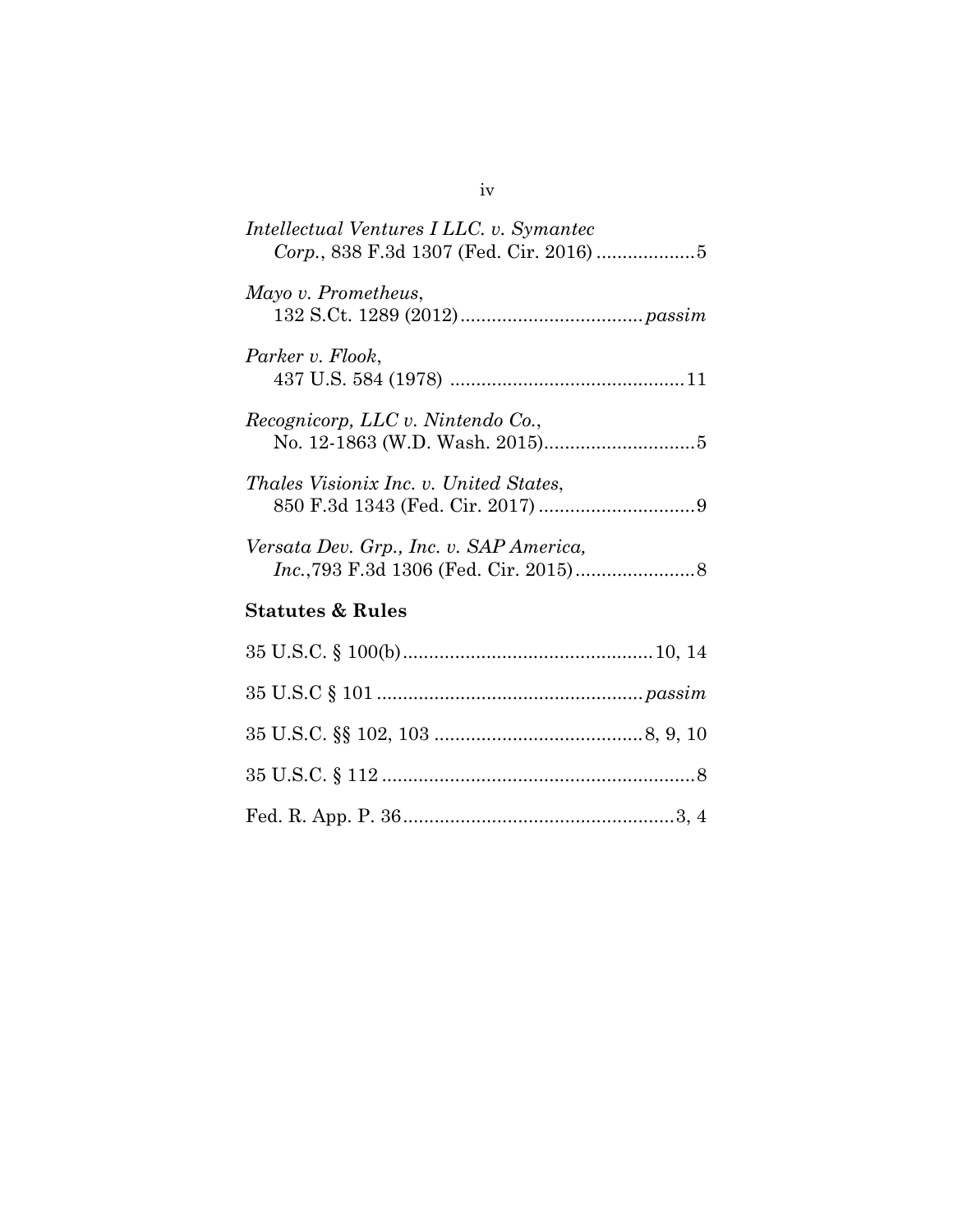## **Other Authorities**

| BilskiBlog (Mar. 16. 2017),<br>http://www.bilskiblog.com/blog/2017/<br>03/alicestorm-update-february-2017.html.<br>(noting that the success rate on motions on the<br>pleadings is $62.3\%$ as of February 28, 2017)4                    |
|------------------------------------------------------------------------------------------------------------------------------------------------------------------------------------------------------------------------------------------|
| Bruce Wexler, Edwin Mok, The Gatekeeping<br>Function of Patent Eligibility as Part of a More<br>Complete Understanding of § 101 Principles<br>$(Apr. 24, 2016)$ , https://patentlyo.<br>com/patent/2016/04/wexler-gate keeping-          |
| Decoding Patent Eligibility Post-Alice, Patent<br>Eligibility Case Analysis Tool, last visited May<br>29, 2017, https://www.fenwick.com/pages/post-<br>alice.aspx                                                                        |
| Erin Clark, Venture Capital Chases Patents to<br>Friendlier Climes (December 12, 2016) http://<br>watchdog.org/283886/venture-capital16, 17                                                                                              |
| Gene Quinn, Rule 36 Judgment: The growing<br>problem of one word affirmance by the Federal<br>Circuit, IP Watchdog (Aug. 22, 2016),<br>http://www.ipwatchdog.com/2016/08/22/rule-                                                        |
| Gene Quinn, Does the Federal Circuit's use of<br>Rule 36 call into question integrity of the judi-<br>cial process? IP Watchdog (Feb. 14, 2017),<br>http://www.ipwatchdog.com/2017/02/14/federal<br>circuit -rule-36-integrity-judicial- |

v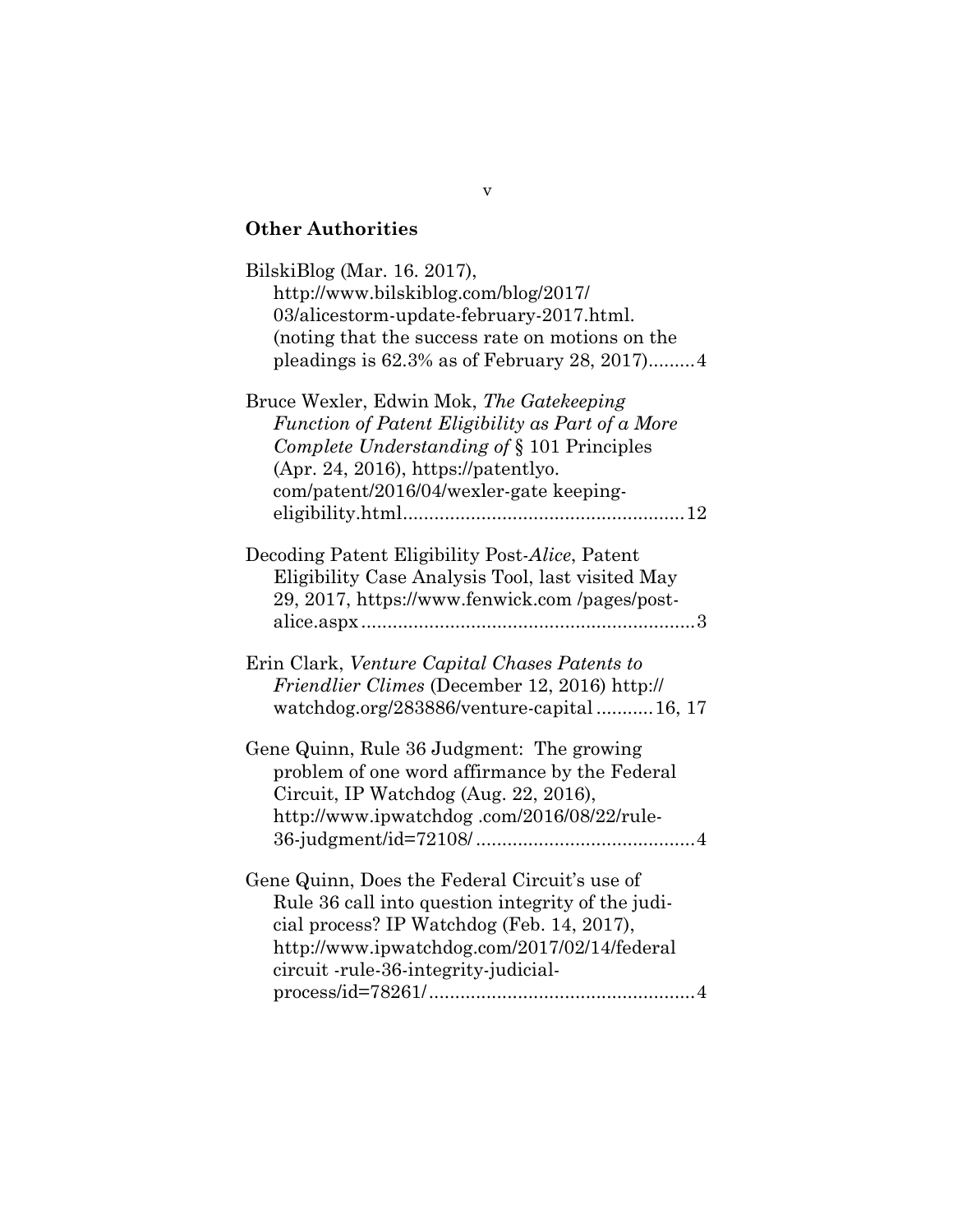| Global IP Center<br>http://www.theglobalipcenter.com/wp-content/                                                                                                                            |
|---------------------------------------------------------------------------------------------------------------------------------------------------------------------------------------------|
| Intellectual Property: Assessing Factors That<br>Affect Patent Infringement Litigation Could<br>Help Improve Patent Quality 13 (2013)15                                                     |
| Jeromy Waldron, Stare Decisis and the Rule of<br>Law: A Layered Approach, 111 Michigan Law                                                                                                  |
| Robert Sachs, A Survey of Patent Invalidations<br>Since <i>Alice</i> (Jan. 13, 2015),<br>https://www.law360.com/articles/604235/a-sur-<br>vey-of-patent-invalidations-since-alice 3         |
| Robert Sachs, Two Years After Alice: A Survey of<br>the Impact of a "Minor Case" (Part 1),<br>http://www.bilskiblog.com/blog/2016/06/two-<br>years-after-alice-a-survey-of-the-impact-of-a- |
| Robert R. Sachs, USPTO Updates Alice Guidance<br>with Examiner Instructions, More Work<br>Needed (May 9, 2016), http://www.bilski                                                           |
| S. REP. No. 82-1979, reprinted in 1952                                                                                                                                                      |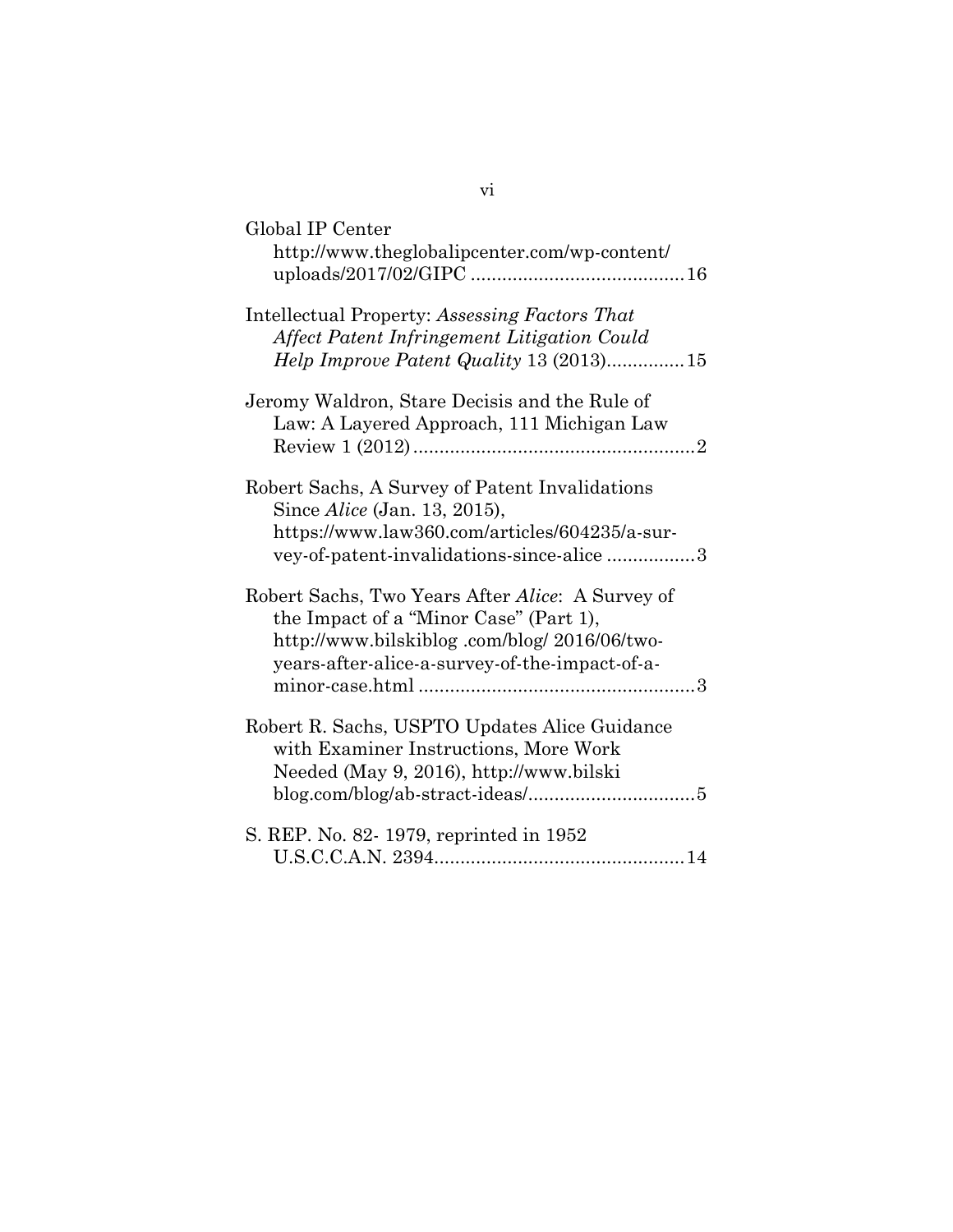#### **INTEREST OF** *AMICUS CURIAE***<sup>1</sup>**

Founded in 1884, the Intellectual Property Law Association of Chicago ("IPLAC") is the country's oldest bar association devoted exclusively to intellectual property matters. Located in Chicago, a principal locus and forum for the nation's authors, artists, inventors, scholarly pursuits, arts, creativity, research and development, innovation, patenting, and patent litigation, IPLAC is a voluntary bar association of over 1,000 members with interests in the areas of patents, trademarks, copyrights, and trade secrets, and the legal issues they present. Its members include attorneys in private and corporate practices before federal bars throughout the United States, as well as the U.S. Patent and Trademark Office and the U.S. Copyright Office. IPLAC represents both patent holders and other innovators in roughly equal measure. In litiga-

 $\overline{a}$ 

<sup>&</sup>lt;sup>1</sup> In accordance with Supreme Court Rule 37.6, IPLAC states that this brief was not authored, in whole or in part, by counsel to a party, and that no monetary contribution to the preparation or submission of this brief was made by any person or entity other than IPLAC and its counsel. In addition to the required statement, IPLAC adds that after reasonable investigation, IPLAC believes that (i) no member of its Board or Amicus Committee who voted to file this brief, or any attorney in the law firm or corporation of such a member, represents a party to the litigation in this matter, (ii) no representative of any party to this litigation participated in the authorship of this brief, and (iii) no one other than IPLAC, or its members who authored this brief and their law firms or employers, made a monetary contribution to the preparation or submission of this brief.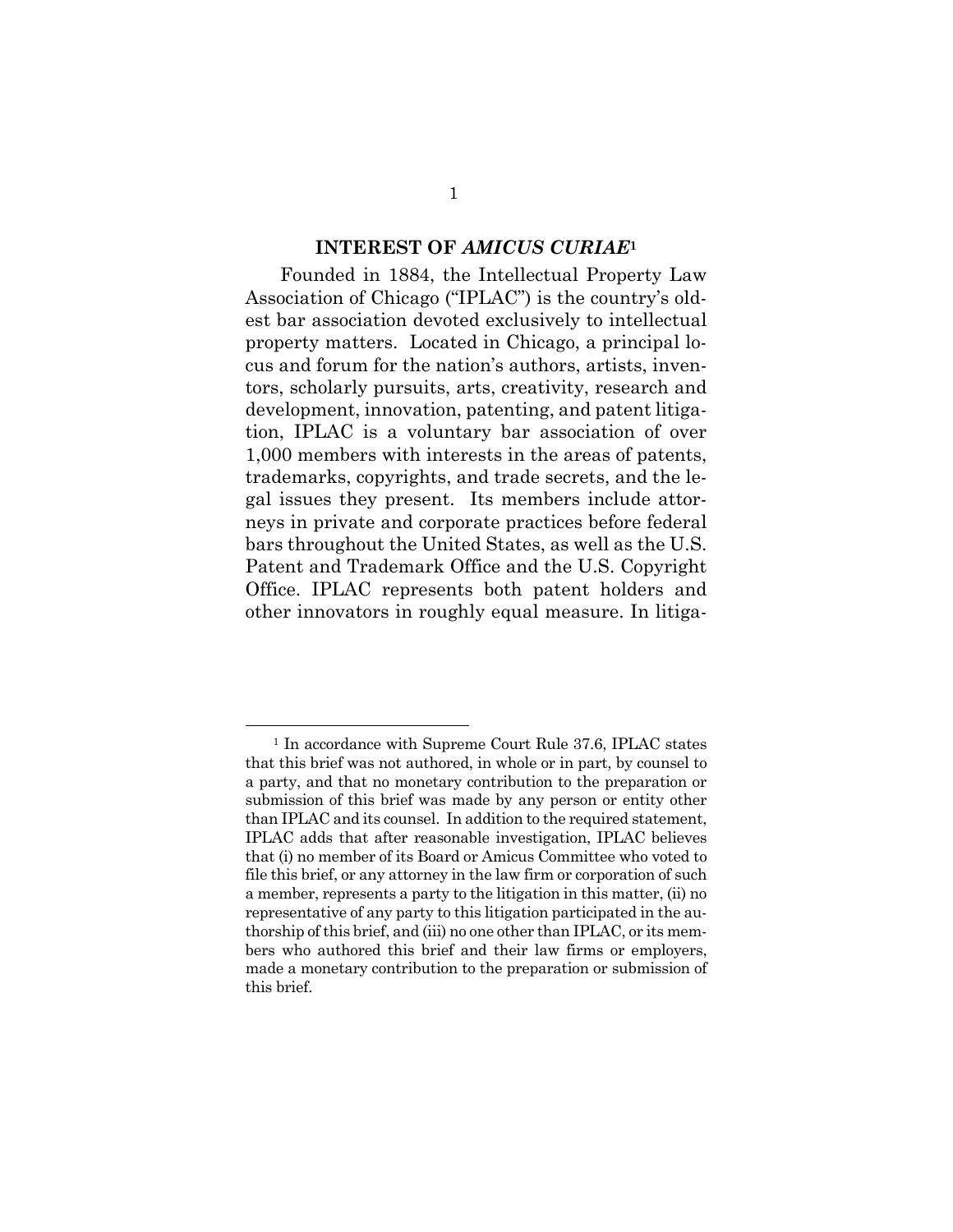tion, IPLAC's members are split roughly equally between plaintiffs and defendants.2 As part of its central objectives, IPLAC is dedicated to aiding in the development of intellectual property law, especially in the federal courts.3

#### **SUMMARY OF THE ARGUMENT**

Legal doctrines must follow established rubrics in order to effectively and predictably develop precedent. *See, e.g.,* Jeromy Waldron, Stare Decisis and the Rule of Law: A Layered Approach, 111 Michigan Law Review 1 (2012), at 9, 13-14, and 28 (quoting Aristotle that "the habit of lightly changing the laws is an evil"). When that fails, not only are individual rights improperly lost, but once predictability has been largely eroded, the cumulative loss of those rights affects the quality of the legal system.

The instant case, just as many other decisions struggling with the post-*Alice* implementation of 35 U.S.C § 101, affects the quality of the patent system. The ability of innovators to be rewarded for their efforts is in grave jeopardy. The courts' wide ranging applications of the two-step *Alice* test have resulted in the severe erosion of predictability about what types of inventions remain patent eligible. *See, e.g.,* Intellectual Property Owners Association Section 101 Legislation Task Force, Proposed Amendments to Patent

 $\overline{a}$ 

<sup>2</sup> Pursuant to Supreme Court Rule 37.2, counsel of record for the parties received timely notice of the intent to file this brief under the Rule and consent was granted.

<sup>3</sup> Although over 30 federal judges are honorary members of IPLAC, none of them was consulted or participated in any way regarding this brief.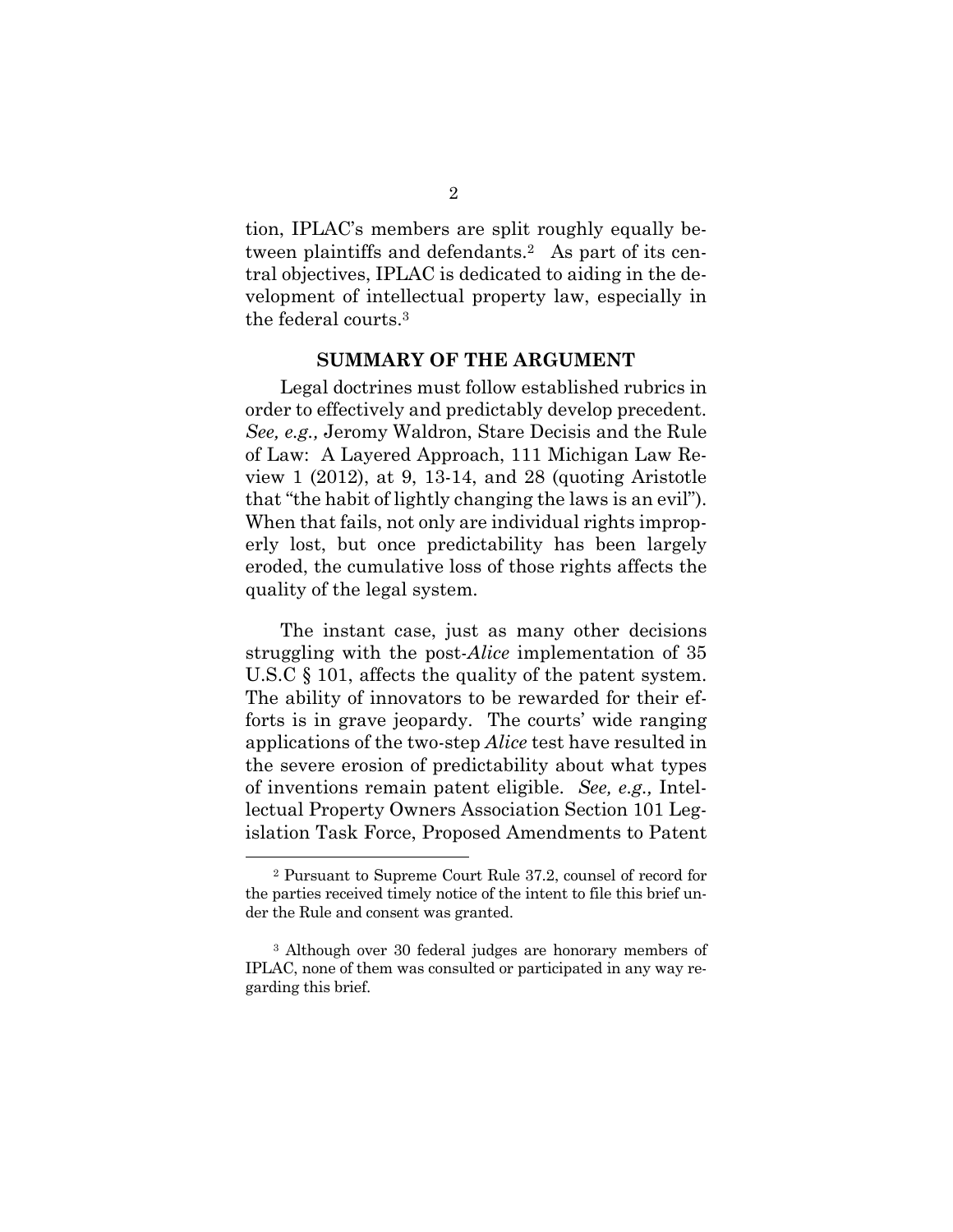Eligible Subject Matter Under 35 U.S.C. § 101, Feb. 7, 2017 ("The analysis developed in the 101 Decisions is contrary to Congressional intent, too restrictive, technologically incorrect, unsound from a policy standpoint, and bad law.").

The lack of a settled scope for determining patent eligibility has resulted in a swath of patent invalidations. In fact, after the Court's decisions in *Alice* and *Mayo*, lower courts have invalidated patents based on a lack of eligibility under 35 U.S.C. § 101 at unprecedented rates. *See, e.g.,* Robert Sachs, A Survey of Patent Invalidations Since *Alice*, Jan. 13, 2015, https://www.law360.com/articles/604235/a-survey-ofpatent-invalidations-since-alice; Robert Sachs, Two Years After *Alice*: A Survey of the Impact of a "Minor Case" (Part 1), http://www .bilskiblog.com/blog/ 2016/06/two-years-after-alice-a-survey-of-the-impactof-a-minor-case.html (collectively, "Sachs Articles"); Decoding Patent Eligibility Post-*Alice*, Patent Eligibility Case Analysis Tool, last visited May 29, 2017, https://www.fenwick.com /pages/post-alice.aspx.

Since the Court's June 19, 2014 *Alice* decision, at the Federal Circuit alone, there have been about 52 written decisions dealing with Section 101, but only seven (7) of them have upheld patent claims as patent eligible. That means 86% of cases appealed on Section 101 result in a written decision finding invalidity. *See e.g.,* fastcase.com and westlaw.com (date restricted and search of 35 U.S.C. § 101, duplicates and irrelevant cases removed) last visited May 29, 2017. In addition, nearly 50% of the Federal Circuit's patent docket is resolved by summary affirmance, *i.e.*, affirmance without written decision, *see,* Fed. R. App. P.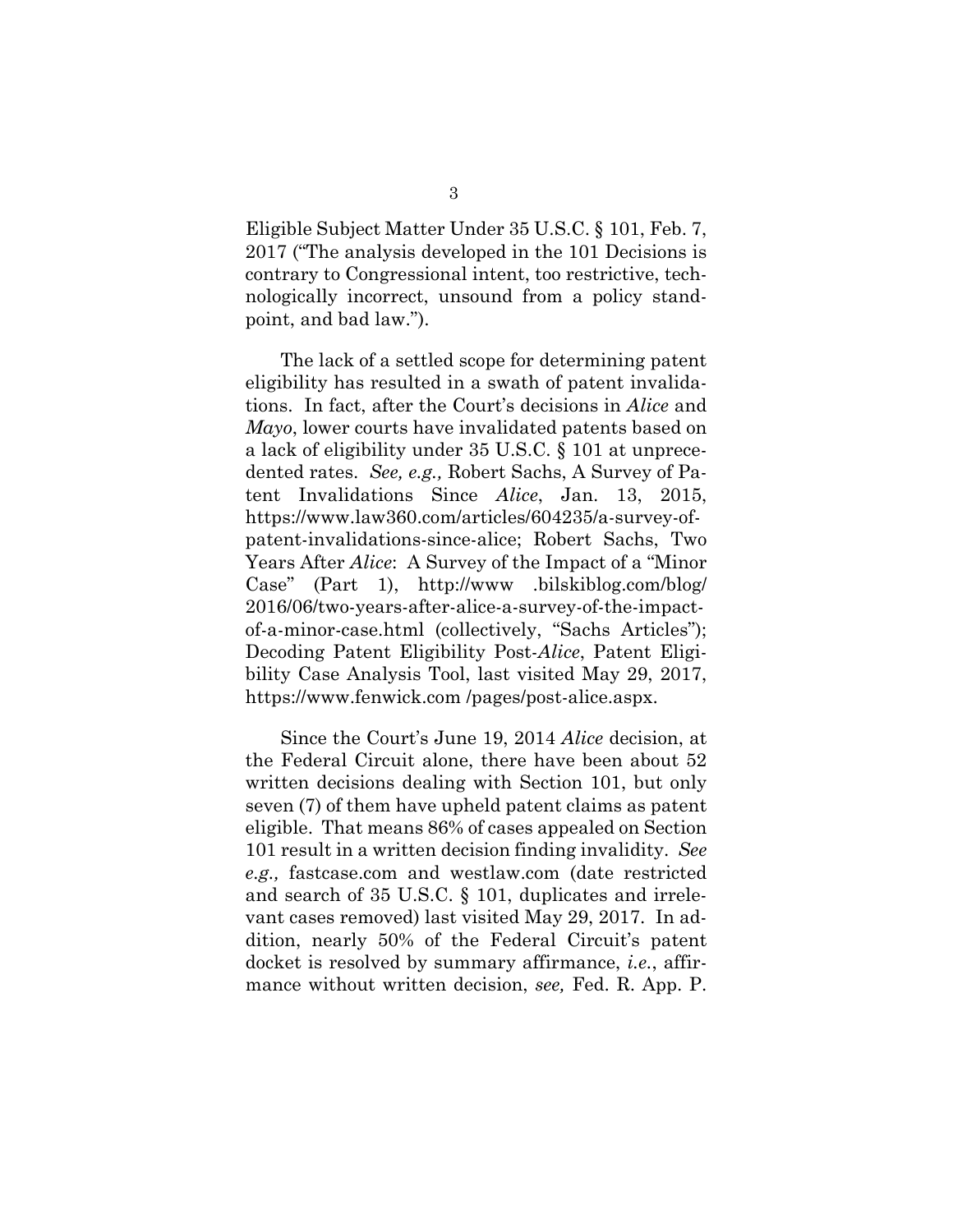36. *See, e.g.,* Gene Quinn, Does the Federal Circuit's use of Rule 36 call into question integrity of the judicial process?, IP Watchdog (Feb. 14, 2017), http://www.ipwatchdog.com/2017/02/14/fed-eralcircuitrule-36-integrity-judicialprocess/id=78261/; *see also*  Gene Quinn, Rule 36 Judgment: The growing problem of one word affirmance by the Federal Circuit, IP Watchdog (Aug. 22, 2016), http://www.ipwatchdog.com/2016/08/22/rule-36-judg-ment/id=72108/. Estimating an additional 50% of Section 101 summary affirmances, the actual number of Federal Circuit cases where patent claims have been held not patenteligible since June 2014 is at least around 75-80, resulting in over a 90% rate of invalidation for lack of patent eligibility just at the Federal Circuit since *Alice*. *See* 35 U.S.C. § 101.4 Does it make sense that there could be that many patents that do not satisfy section 101, or is something wrong with the courts' application of Section 101 methodology? This appears especially so when the Court has noted that the *Mayo/Alice* formulation provides a meaningful firststage filter for further analysis.

Before the damage to our innovating economy becomes irreversible, the Court should recognize the

 <sup>4</sup> Possibly even more disturbing, these cases never make it to a jury. They are dismissed on the pleadings before any evidence has been developed or at the summary judgment stage. *See* Robert R. Sachs, *AliceStorm Update February 2017*, Milkable (Mar. 16. 2017), http://www.bilskiblog.com/blog/2017/ 03/alicestorm-update-february-2017.html. (noting that the success rate on motions on the pleadings is 62.3% as of February 28, 2017).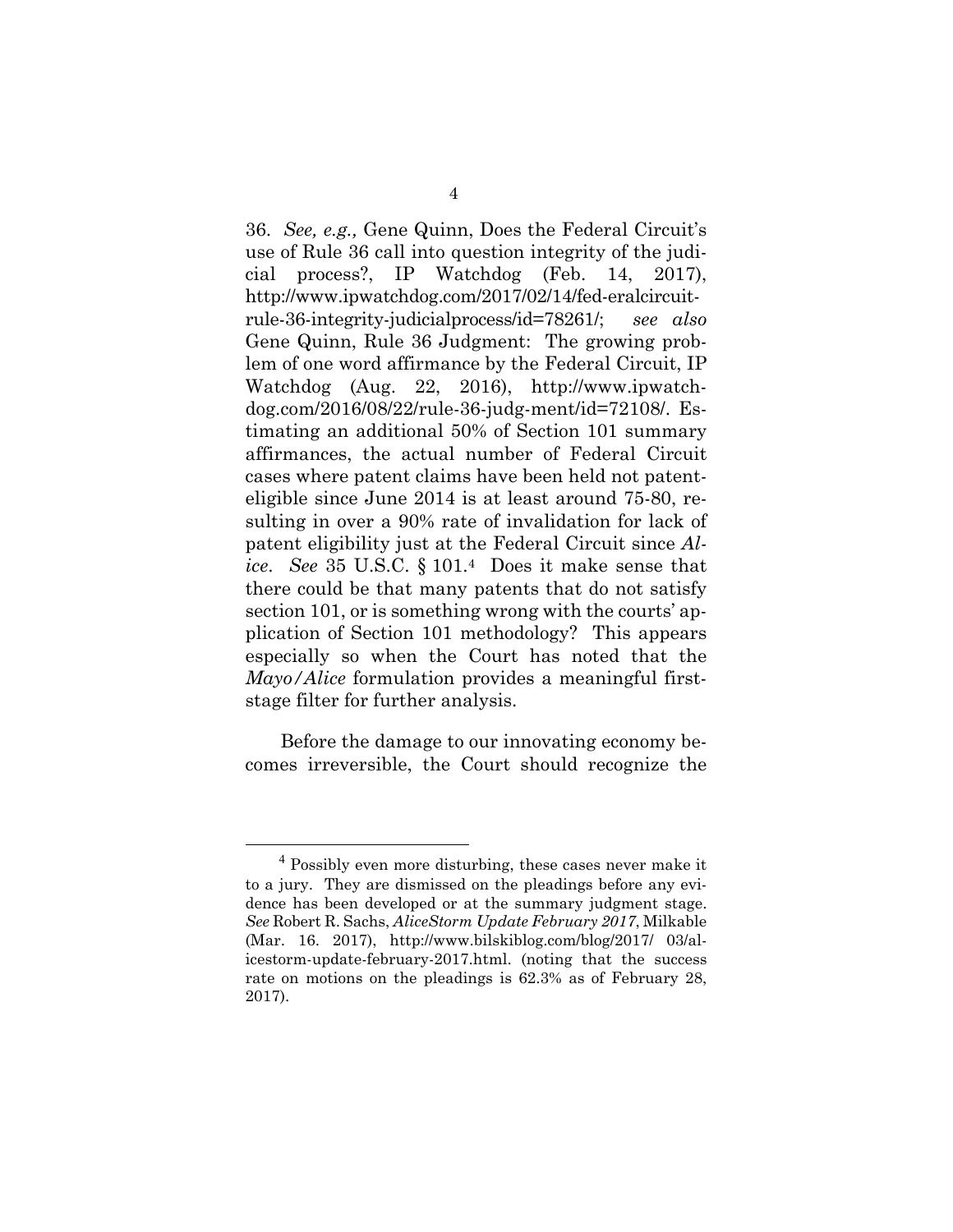courts' ongoing misinterpretations of post-*Alice* patent eligibility jurisprudence and provide the appropriate protection to innovators.

#### **ARGUMENT**

- **I. THE LACK OF A SETTLED RUBRIC FOR DETERMINING PATENT-ELIGIBILITY HAS RESULTED IN CONTRADICTORY FEDERAL CIRCUIT DECISIONS.** 
	- **A. Some Section 101 decisions are based on analogies extrinsic to the claim language, while others, such as this one, fail to credit anything but the claim language.**

Many post-*Alice* Federal Circuit decisions have failed to do any sort of claim analysis and invalidated the patent claims (or even entire patents) based on an extrinsic, generalized understanding of what the patents allegedly mean (hereinafter, "extrinsic analogy" cases). *See, e.g., Intellectual Ventures I LLC. v. Symantec Corp.*, 838 F.3d 1307, 1317 (Fed. Cir. 2016) (analogizing claims to software management of e-mail to a "corporate mailroom."); *Recognicorp, LLC v. Nintendo Co.*, No. 12-1863 (W.D. Wash. 2015) (analogizing computer method for creating a composite image to "painting by numbers"); *Evolutionary Intelligence v. Sprint Nextel, et al.*, No. 16-1188 (Fed. Cir. 2017) (analogizing claims limited to artificial intelligence as applied to computers to "age old operation of libraries," "coffee barista," and "dinosaur toys"); *see also*  Robert R. Sachs, USPTO Updates Alice Guidance with Examiner Instructions, More Work Needed (May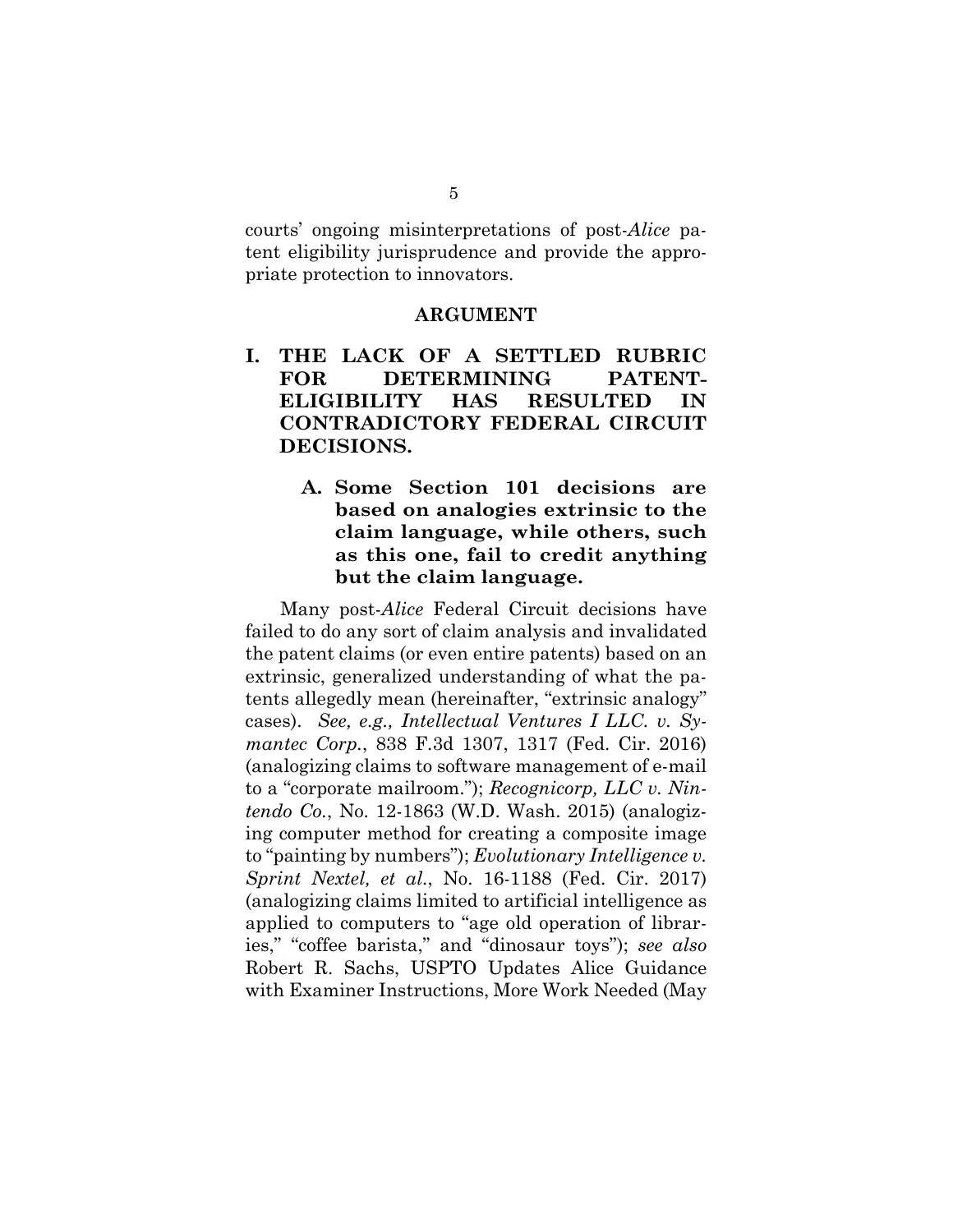9, 2016), http://www.bil-skiblog.com/blog/ab-stractideas/ (stating that The *Alice* test may well be called Death by Analogy). Many of these decisions invalidating patents as not patent eligible under section 101 are made early in the case before any claim construction has been done and before the discovery of any evidence.

In contrast, in the decision at issue, the Federal Circuit took an overly rigid view of the claim language in determining Section 101 compliance, divorced from the remainder of the intrinsic record:

> The § 101 inquiry must focus on the language of the Asserted Claims themselves. (citations omitted).

> On their face, the claims do not call for any form of computer implementation of the claimed methods.

Cert. Pet. Appx. at 20a. The Federal Circuit decided that without specific language limiting the claims to a computer, the claims failed to satisfy Section 101 as being abstract. Appx. at 20a-21a. Yet, the specification clearly set forth the field of the invention as limited to computer implementations. U.S. Pat. No. 5,530,841, 1:29-35 (the "841 Patent").

In sharp contrast to the Federal Circuit's "extrinsic analogy" line of patent-ineligible cases that invalidate based on something far removed from the claims, here, the court limited its review to the claims without consideration of their context within the specification, much less the intrinsic record. Appx. 20a. Other Federal Circuit decisions have also taken this narrow approach. *See, e.g., Accenture Global Servs. GMBH v. Guidewire Software, Inc.*, 728 F.3d 1336, 1345 (Fed.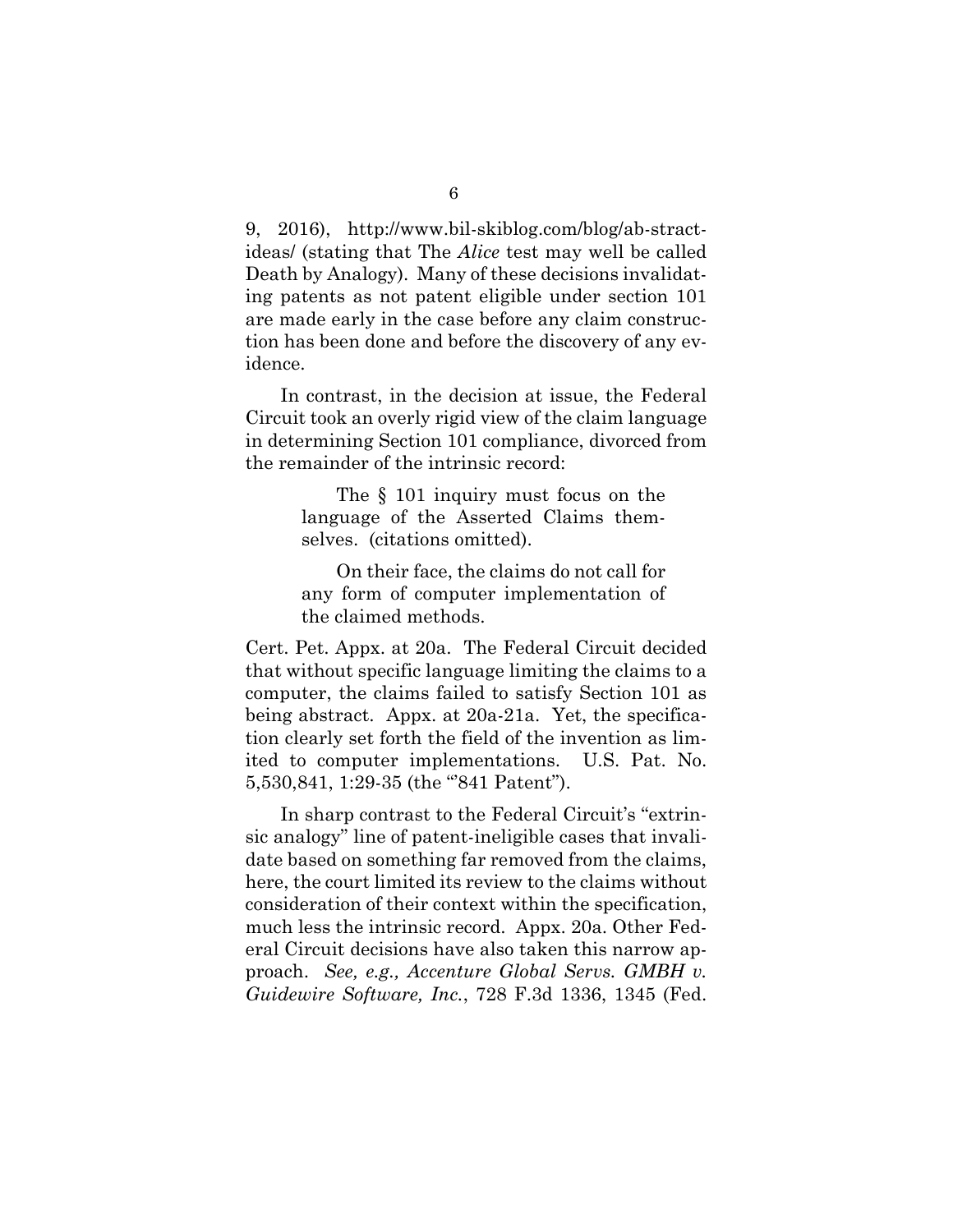Cir. 2013) ("[T]he important inquiry for a § 101 analysis is to look to the claim."); *Dealertrack, Inc. v. Huber*, 674 F.3d 1315, 1334 (Fed. Cir. 2012) ("The fact that certain algorithms are disclosed in the specification does not change the outcome. In considering patent eligibility under § 101, one must focus on the claims.").

Although the court went out of its way to note that the invention was designed to be performed by computer, *i.e.*, a software implementation of a solution to a known problem, that was not enough for patent eligibility. Appx. at 3a. (citing the patent specification multiple times and noting that "[t]he introduction of HDLs *necessitated the development of computerized design tools* that could translate the functional description of logic circuit into a detailed design for fabrication." (emphasis added)). Rather, the court then ignored the specification's subject matter teaching and held the claim to be abstract as *not limited* to a computer:

> A review of the actual claims at issue shows that they are directed to the abstract idea of translating a functional description of a logic circuit into a hardware component description of the logic circuit. (footnote omitted)

Appx. at 1a. But "translating a functional description of a logic circuit to a hardware component description of a logic circuit" hardly seems abstract. Rather, it is a specific description of a solution to a problem in the computer software and hardware environment. *See, e.g., Alice*, 134 S.Ct. at 2358; *Diamond v. Diehr*, 450 U.S 175, 178 (1981). Indeed, it is the type of analysis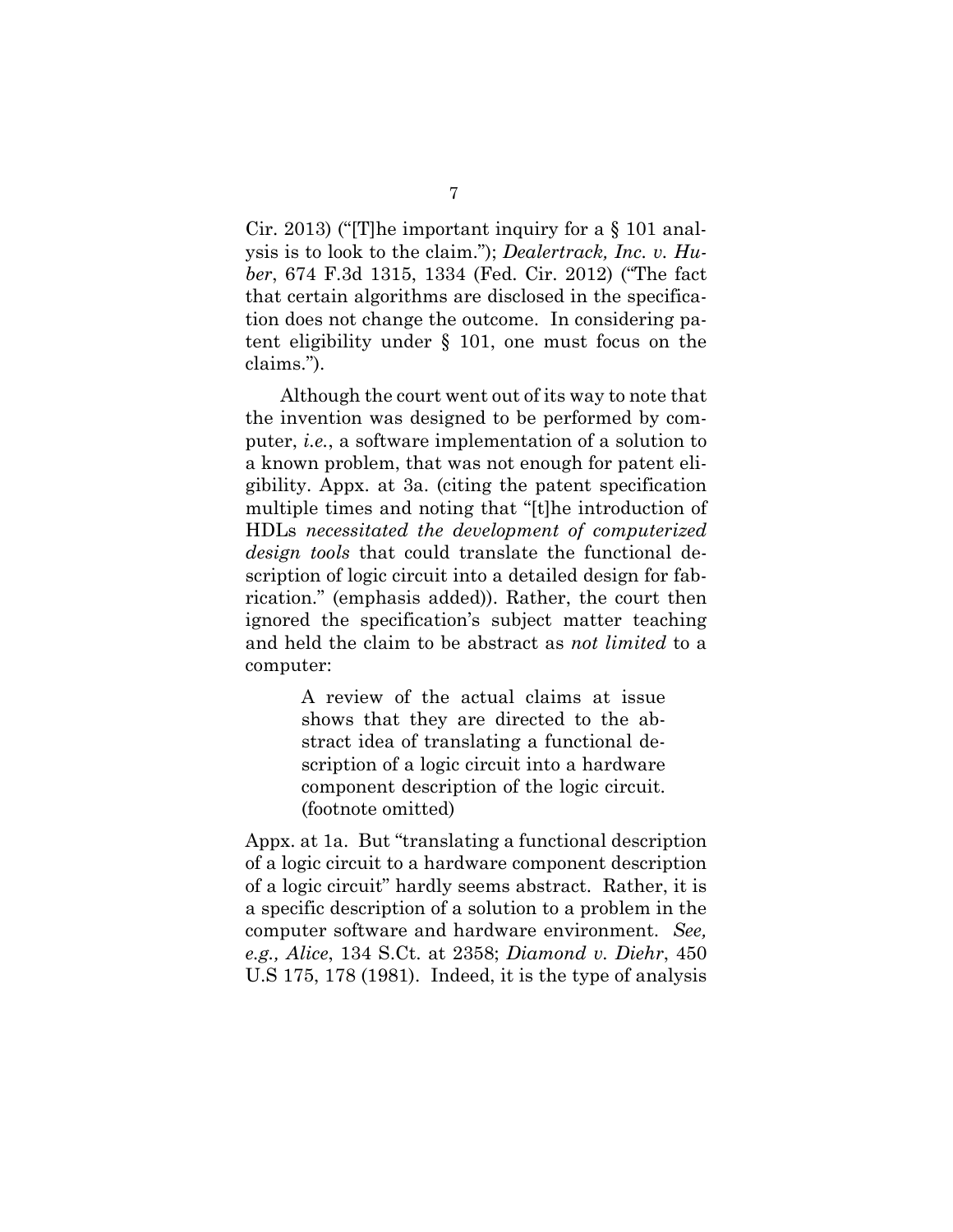envisioned by the Court to be eligible for patent protection: solving a technological problem in "conventional industry practice." *Diehr*, 450 U.S. at 177, 178.

Basing its invalidity decision on the lack of limiting subject matter specified in the claims, the Federal Circuit improperly overlaps the reach of Section 101 into Sections 102 and 103. Other Federal Circuit decisions have done the same. *See, e.g., I/P Engine, Inc. v. AOL Inc.*, 576 Fed. Appx. 982, 986, 994 (Fed. Cir. 2014) (Where the majority opinion is an analysis of obviousness but Judge Mayer's concurring opinion rested his analysis on patent eligibility); see also *Versata Dev. Grp., Inc. v. SAP America, Inc.*, 793 F.3d 1306, 1333 (Fed. Cir. 2015); *but see Mayo*, 132 S.Ct. at 1304 (recognizing potential overlap of Sections 101 and 102, but not proscribing a Section 102 type analysis when evaluating Section 101). Yet, Section 101 is not all encompassing because the remainder of the patentability sections of the Statute follow Section 101 and provide separate invalidity tests. *See, e.g., In re Bergy*, 596 F.2d 952, 960 (C.C.P.A. 1979, Rich, Judge) (providing an analogy to the statute sections as "having the separate keys to open in succession the three doors of sections 101, 102, and 103"). If the patent claim is not sufficiently limited in its subject matter, prior art from any subject matter arguably comes in to potentially invalidate the claim under Sections 102 or 103. *See, e.g.,* 35 U.S.C. §§ 102, 103. Indeed, Section 101 is just one part of patent validity analysis. *See, e.g., Bergy*, 596 F.2d at 960. Additionally, Section 112 further protects from overbreadth. *See, e.g.,* 35 U.S.C. § 112. If the claims cover an invention not envisioned by the patentee in the specification, they may fail Section 112's enablement or written description requirements. *See id.* Section 101 was neither designed nor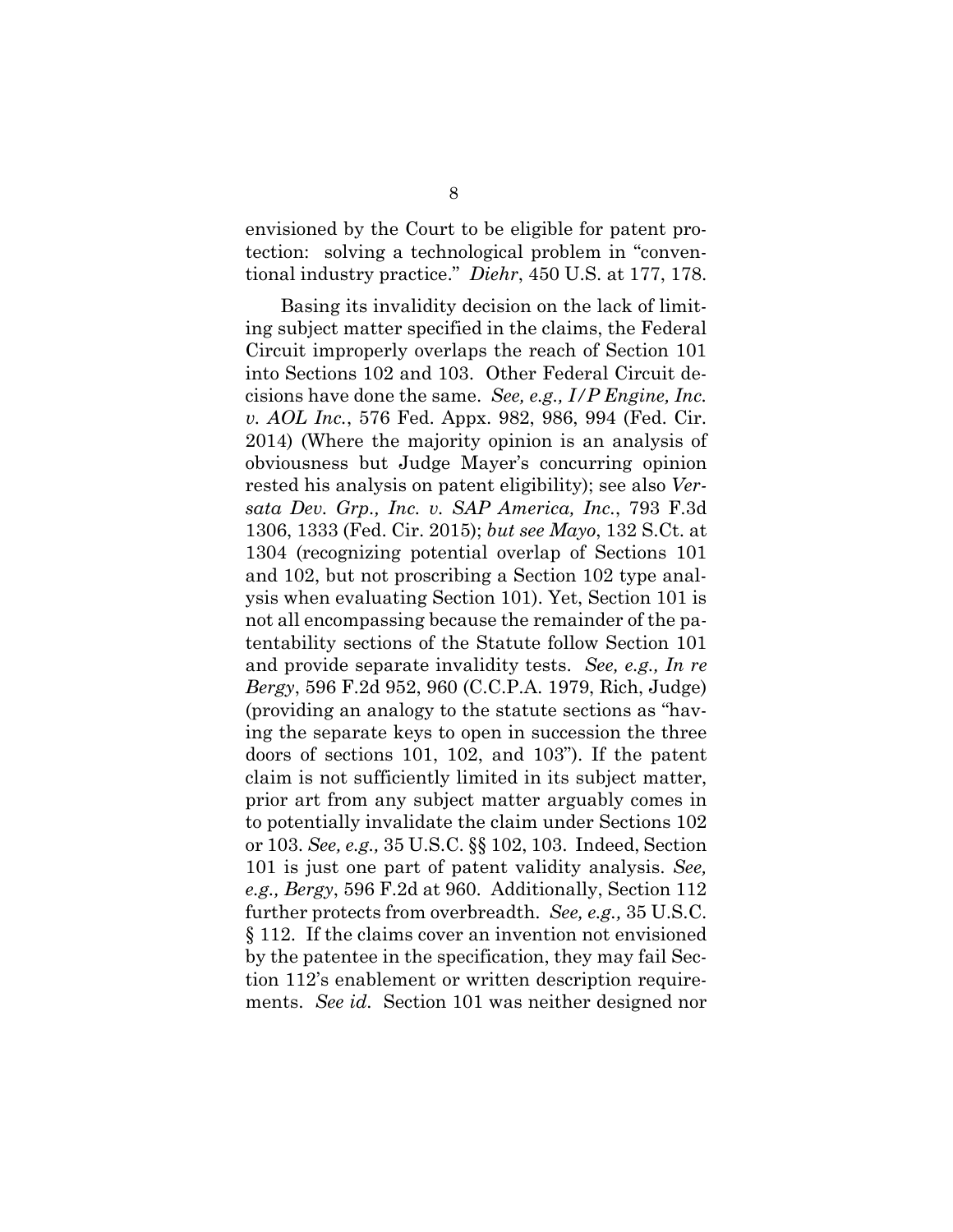intended to resolve every patent validity issue. Rather it applies a meaningful first-stage filter. *See, e.g., Alice* 134, S.Ct. at 2355.

This split in Circuit jurisprudence on patent eligibility between the use of "extrinsic analogy" at one extreme, untethered to the patent, and unduly restrictive focus to the claim language at the other extreme, eschewing even incorporation of the intrinsic record, must be resolved in order for the innovating community to achieve some certainty on what is, or is not, patent eligible. *See, e.g.,* Sachs Articles, *supra*.

> **B. In contrast with either extreme, reliance on extrinsic analogy or reliance solely on the claim limitations, Section 101's gatekeeping function mandates flexible consideration of patent eligible subject matter based on the patent's intrinsic record.**

Because "Section 101 imposes a *threshold* condition," it need not be applied as rigidly with respect to the claims as the prior art statutory Sections 102 and 103. *See, e.g., Bilski v. Kappos*, 561 U.S. 593, 621 (2010) (emphasis added, internal quotations and citations omitted). Yet, it must be applied with consistency and reliance on the intrinsic record and the patent as a whole. *See, e.g., Thales Visionix Inc. v. United States,* 850 F.3d 1343 (Fed. Cir. 2017) (relying on specification to determine patent eligibility). In distinction, Sections 102 and 103 provide the strict claim construction and limitation analysis that the Federal Circuit improperly applied here in its Section 101 analysis. Appx. 20a-21a. Settled interpretation of the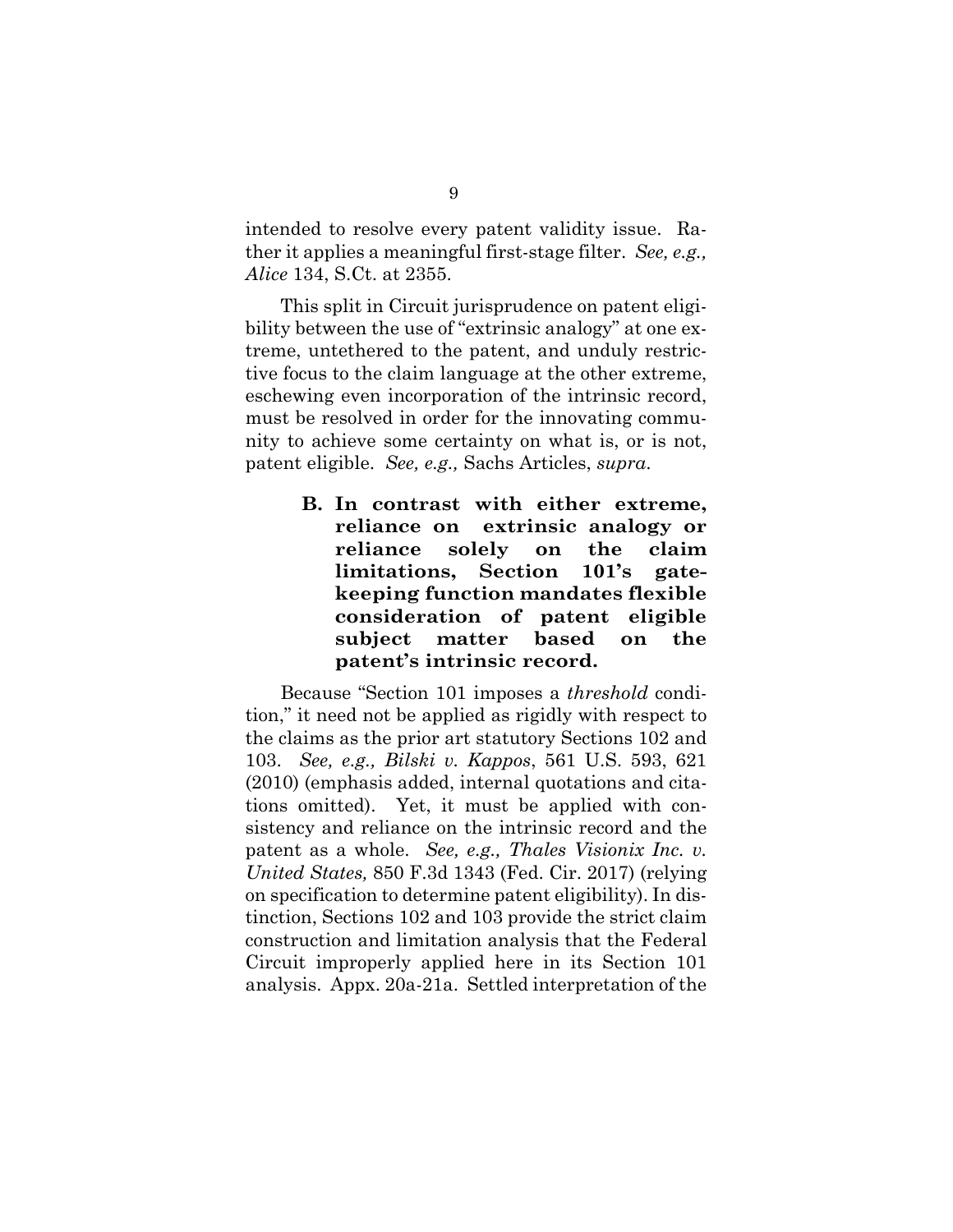Patent Statute has provided for the strict application of the claim limitations during analysis under Sections 102 and 103, which would make such a rigid application of Section 101 redundant.

In further support of a more flexible application than provided by the Federal Circuit here, the statutory definition of the term "process" provides no subject matter limitation:

> process, art or method, and includes a new use of a known process, machine, manufacture, composition of matter, or material.

35 U.S.C. § 100(b). Therefore, in determining whether Section 101 is met, application of the two-step *Alice*  analysis should not focus on the claim language alone. *See, e.g., Gottschalk v Benson*, 409 U.S. 63, 67 (1972) (holding that application of abstract ideas "to a new and useful end" remain eligible for patent protection).

The Court-developed exceptions from eligibility under Section 101, abstractness, laws of nature, and natural phenomenon must be used in conjunction with the Section's broad application. *See, e.g., Alice*, 134 S.Ct. at 2354. The exceptions must be applied sparingly, lest they "swallow all of patent law." *Alice*, 134 S.Ct. at 2355; *see also Mayo*, 566 U.S. at 71 (too broad an interpretation of this exclusionary principle could eviscerate patent law").

 Without a definition of "abstractness," courts struggle to apply the abstractness exception uniformly, and it seems to be over-applied in complex or difficult technologies, such those involving software. *See, e.g.,* fastacase.com, *supra*. Specifically, courts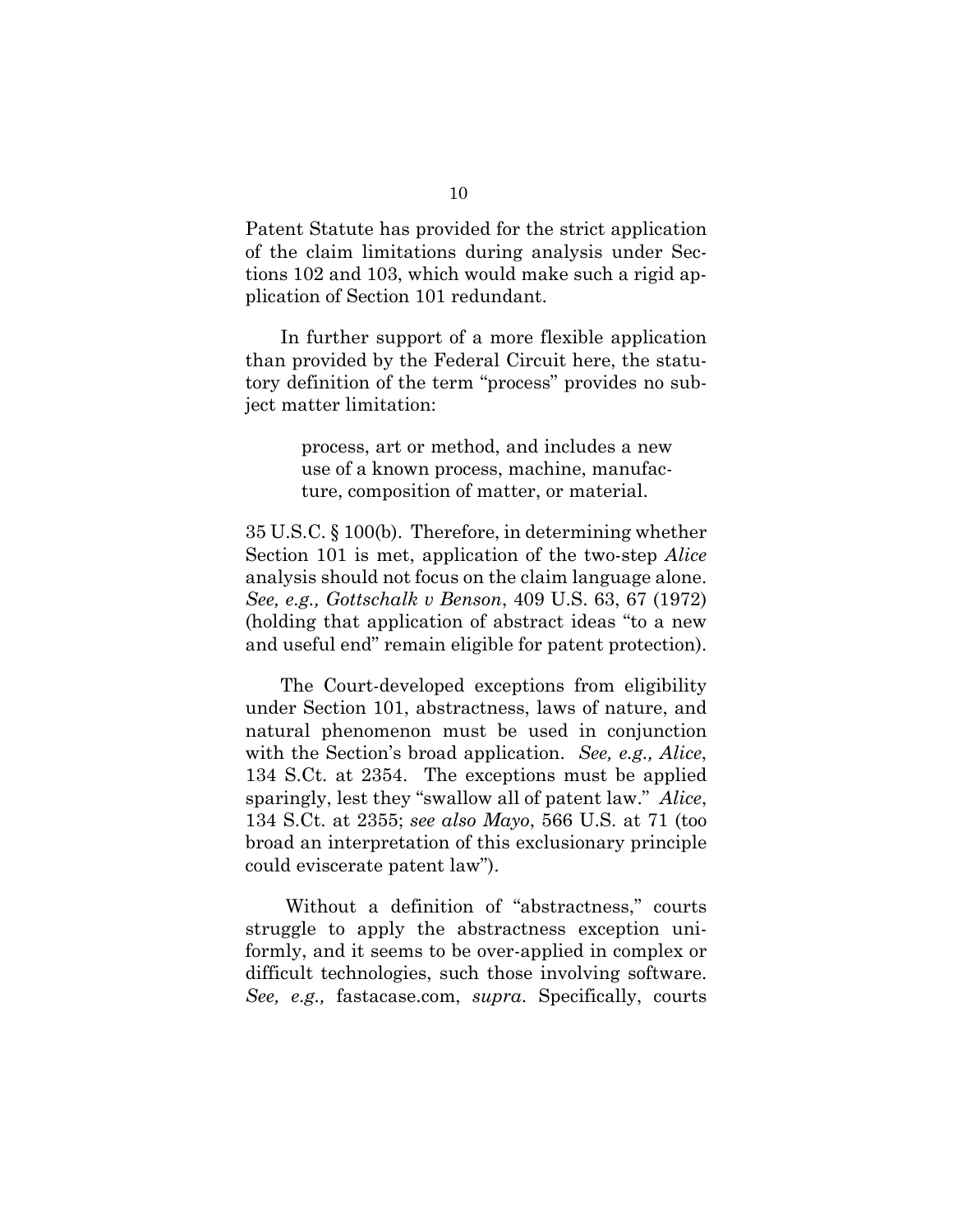struggle with where to draw the line when the claims provide an application of an abstract idea, which may well be deserving of patent protection. *See Diehr,* 450 U.S. at 187 ("an application of a law of nature or mathematical formula to a known structure or process may well be deserving of patent protection"); *Parker v. Flook,* 437 U.S. 584, 591 (1978) ("While a scientific truth, or the mathematical expression of it, is not a patentable invention, a novel and useful structure created with the aid of knowledge of scientific truth may be.").

Here, the Federal Circuit's unduly rigid approach, failing to appreciate the scope of the claims in view of the patent as a whole, including the specification, improperly permitted the court to hold that the patent claims were overbroad or abstract. Appx. 20a-21a (holding that without a claim construction including requiring a computer, the claim is abstract). Yet, the specification is clear that the patent is related to "methods and systems used to convert a hardware language description to a logic circuit and . . . synthesiz[e] . . . with conditional assignments," clearly a computer application. '841 Pat., 1:29-35 (Field of the Invention).

Until this Court's recent Section 101 jurisprudence, *see, e.g., Alice Corp. v. CLS Bank Int'l*, 134 S.Ct. 2347 (2014); *Mayo v. Prometheus*, 132 S.Ct. 1289 (2012), Section 101's gatekeeping function was a first hurdle of several towards achieving a patent. Indeed, Section 101, when correctly applied lays "predicate for the other provisions of patent law." *Bergy*, 596 F.2d at 960; *see also Mayo*, 132 S.Ct. at 1303-04. Once passing Section 101, the patent or application proceeded to the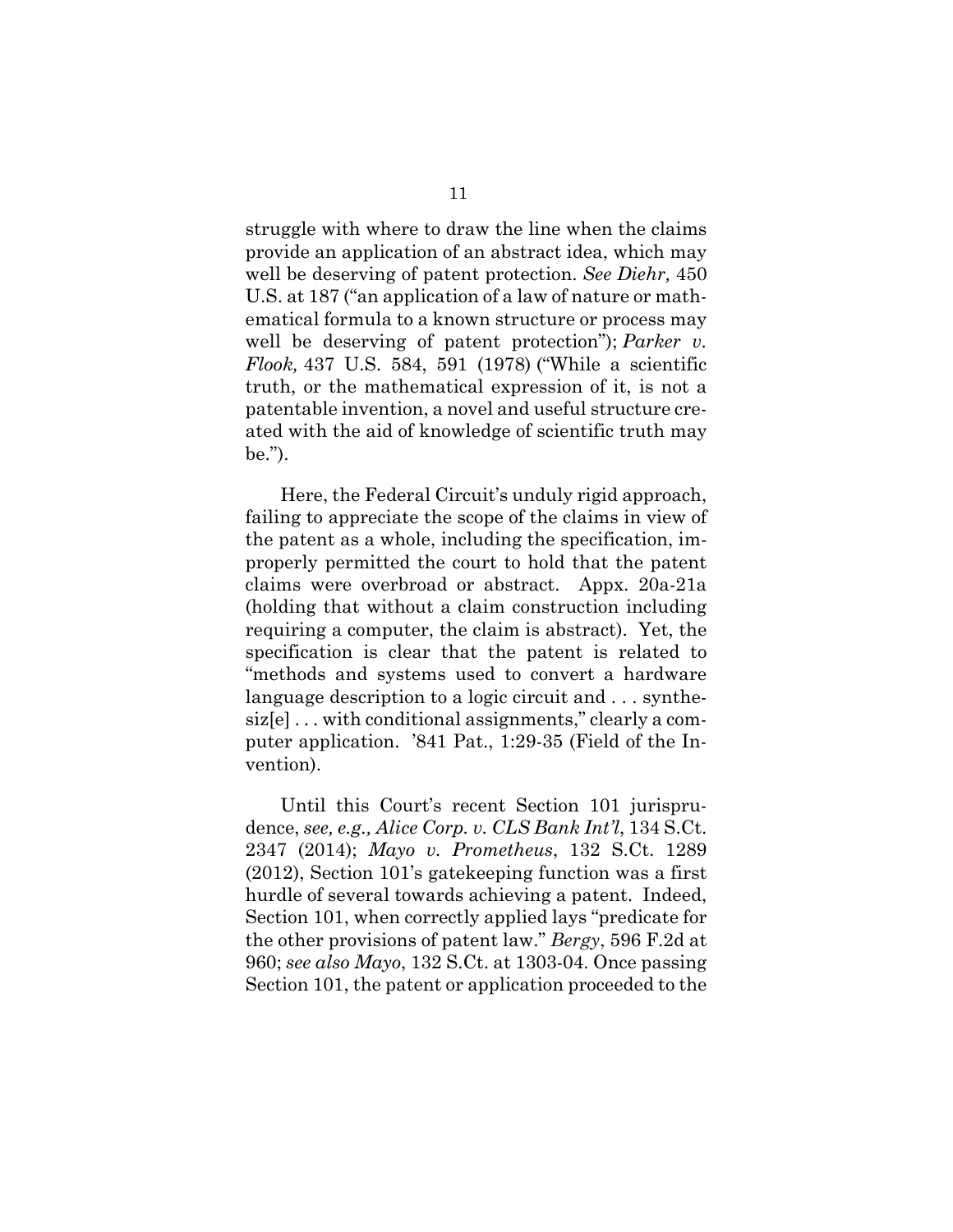next series of hurdles, which are more rigorous. *See, id*.

The Court also recognized the gatekeeping function of Section 101 in *Mayo*, stating that:

> to shift the patent-eligibility inquiry entirely to these later sections [102 and 103] risks creating significantly greater legal uncertainty while assuming that those sections can do the work they are not required to do.

Mayo, at 1304. Even though the entirety of the claimed subject matter passes through the eligibility gate and is then evaluated for novelty and nonobviousness, there is a need for the eligibility inquiry up front. Bruce Wexler, Edwin Mok, *The Gatekeeping Function of Patent Eligibility as Part of a More Complete Understanding of* § 101 Principles (Apr. 24, 2016), https://patentlyo.com/patent/2016/04/wexlergate keeping-eligibility.html.

### **II. EVEN WITHOUT SUPPORT FROM THE SPECIFICATION,** *BILSKI* **HELD THAT REQUIRING A SPECIFIC "MACHINE"**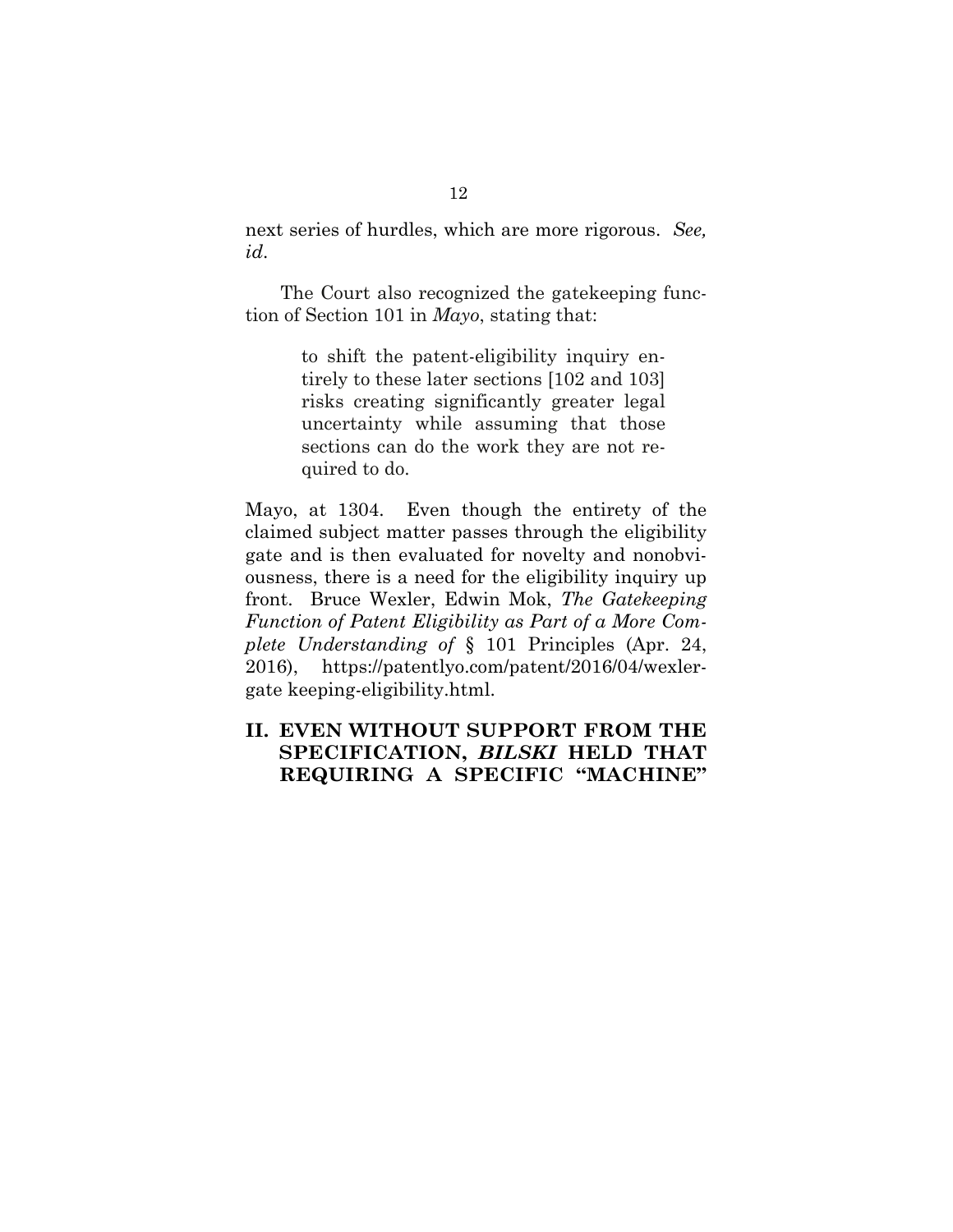### **IS TOO NARROW AN INTERPRE-TATION OF SECTION 101.**

**A. The Patent Statute sets forth "process" as a separate category that does not require the addition of a machine, such as a computer, in the claim language.** 

While analysis of the patent document as a whole is preferable than limiting patent eligible subject matter to just what is provided in the claims, even if the analysis is done with sole focus on the claims, the instant claims should still survive Section 101. The Patent Act broadly defines the subject matter that may be patented as including a process without requiring a separate machine:

> Whoever invents or discovers *any* new and useful *process*, machine, manufacture, or composition of matter, or any new and useful improvement thereof, may obtain a patent therefor, subject to the conditions and requirements of this title.

35 U.S.C. § 101 (emphasis added). "In choosing such expansive terms … modified by the comprehensive 'any,' Congress plainly contemplated that the patent laws would be given wide scope." *Diamond v. Chakrabarty,* 447 U.S. 303, 308, 100 S.Ct. 2204, 65 L.Ed.2d 144 (1980).

In the 1952 Patent Act, the term "process" was intentionally substituted for "art" in Section 101 and remains there today. The 1952 Act also introduced a definition of "process," *see, e.g.,* 35 U.S.C. § 100(b), *supra*, that did not *require* any other statutory category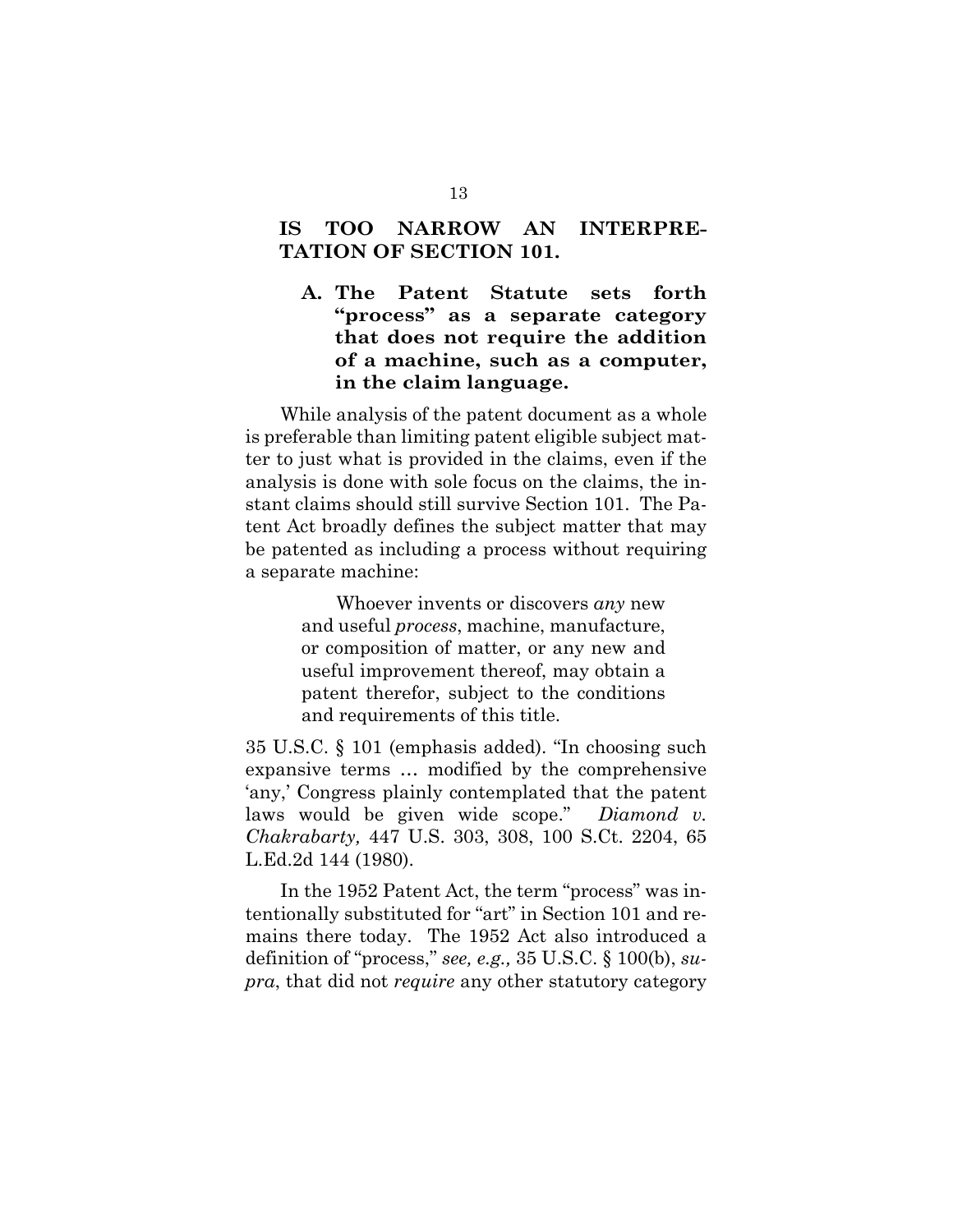– such as a computer or other machine. Instead, it was intended to stand on its own.<sup>5</sup>

The Committee Report for the 1952 Patent Act acknowledged the sweeping breadth of potentially patentable subject matter contemplated by section 101, stressing that it "may include anything under the sun that is made by man. . . ." 9 S. REP. No. 82- 1979, at 5, reprinted in 1952 U.S.C.C.A.N. 2394, 2399 (emphasis added).

Hence, while a flexible analysis of the patent document as a whole best determines patent eligible subject matter, even when a machine or computer is not present, Section 101 defines processes as a category of invention on par with machines. The statute imposes no more particular patent eligibility requirements on

 $\overline{a}$ 

<sup>5</sup> The legislative history accompanying the 1952 Act explains the substitution of "process" in place of the longstanding term "art":

<sup>[</sup>T]he word ''art'' which appears in the present statute has been changed to the word "process." "Art" in this place in the present statute has a different meaning than the words ''useful art'' in the Constitution, and a different meaning than the use of the word "art" in other places in the statutes, and it is interpreted by the courts to be practically synonymous with process or method. The word ''process'' has been used to avoid the necessity of explanation that the word "art" as used in this place means ''process or method,'' and that it does not mean the same thing as the word "art" in other places.

S. REP. No. 82-1979, at 5 (1952), reprinted in 1952 U.S.C.C.A.N. 2394, 2398 (emphasis added).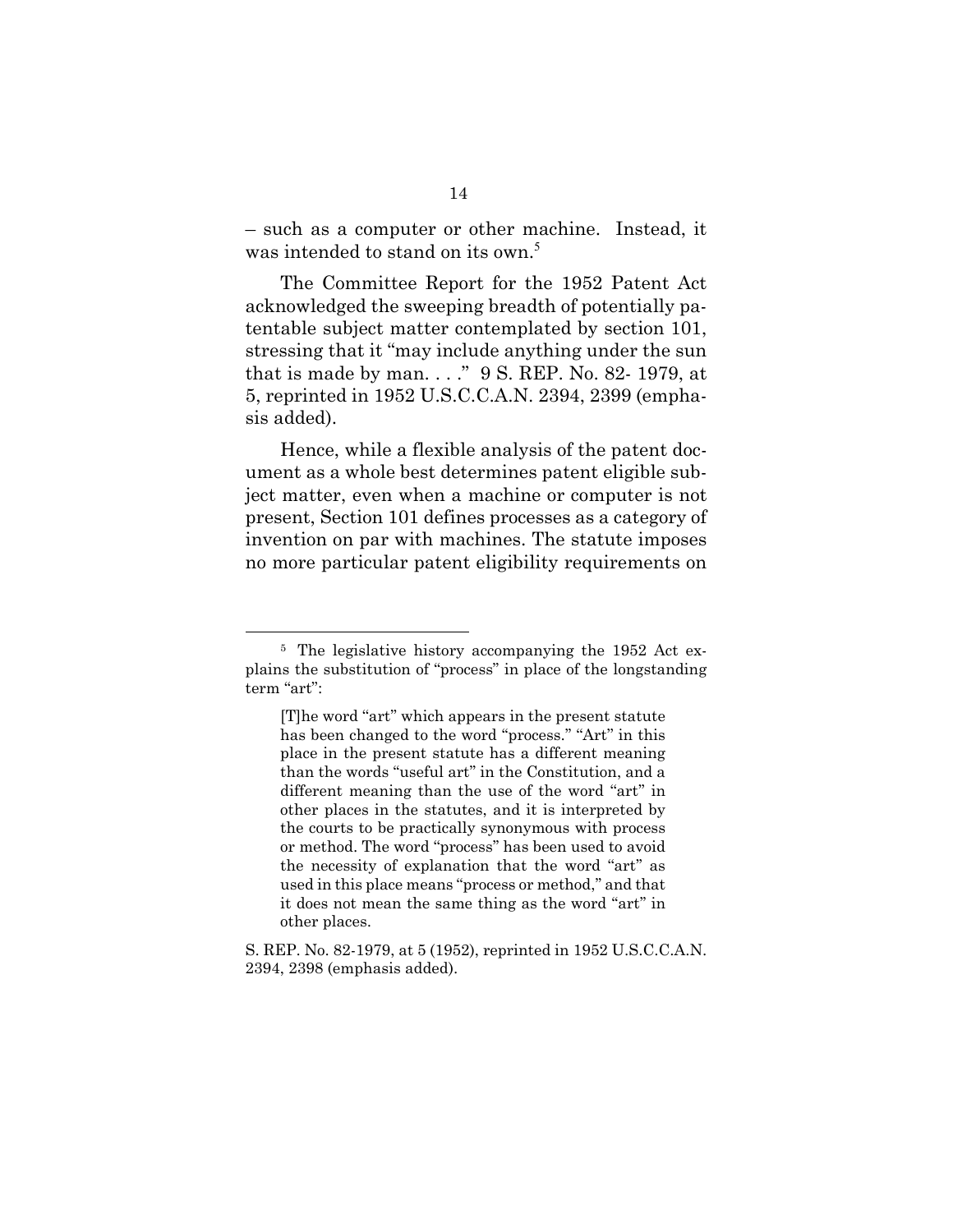processes than it does on the other categories of patentable inventions, and it is incorrect for the Federal Circuit to require application on a computer.

### **B. Requiring a machine or computer to be claimed, as was done here, forecloses useful innovation well beyond this case and this trend must be stopped.**

Innovative, useful processes thrive in many areas beyond the "traditional" scientific and engineering fields. Today, as never before, most innovations implement software to one extent or another. *See* U.S. Gen. Accounting Office, GAO-13-465, Intellectual Property: *Assessing Factors That Affect Patent Infringement Litigation Could Help Improve Patent Quality* 13 (2013) ("By 2011 patents related to software made up more than half of all issued patents."). To remain competitive in today's information economy, companies and governments rely on new and useful software, internet, and computer processes. These software processes apply scientific, engineering, and mathematical principles in computer and software environments. These processes provide economic value and advantage to those using them. For at least these reasons, they should be rewarded, even though they often may not require a traditional machine.

However, the viability of protection of computer implemented innovations has never before been more in doubt. The U.S. Chamber International IP Index, Fifth Ed. Feb. 2017, ranks the United States as the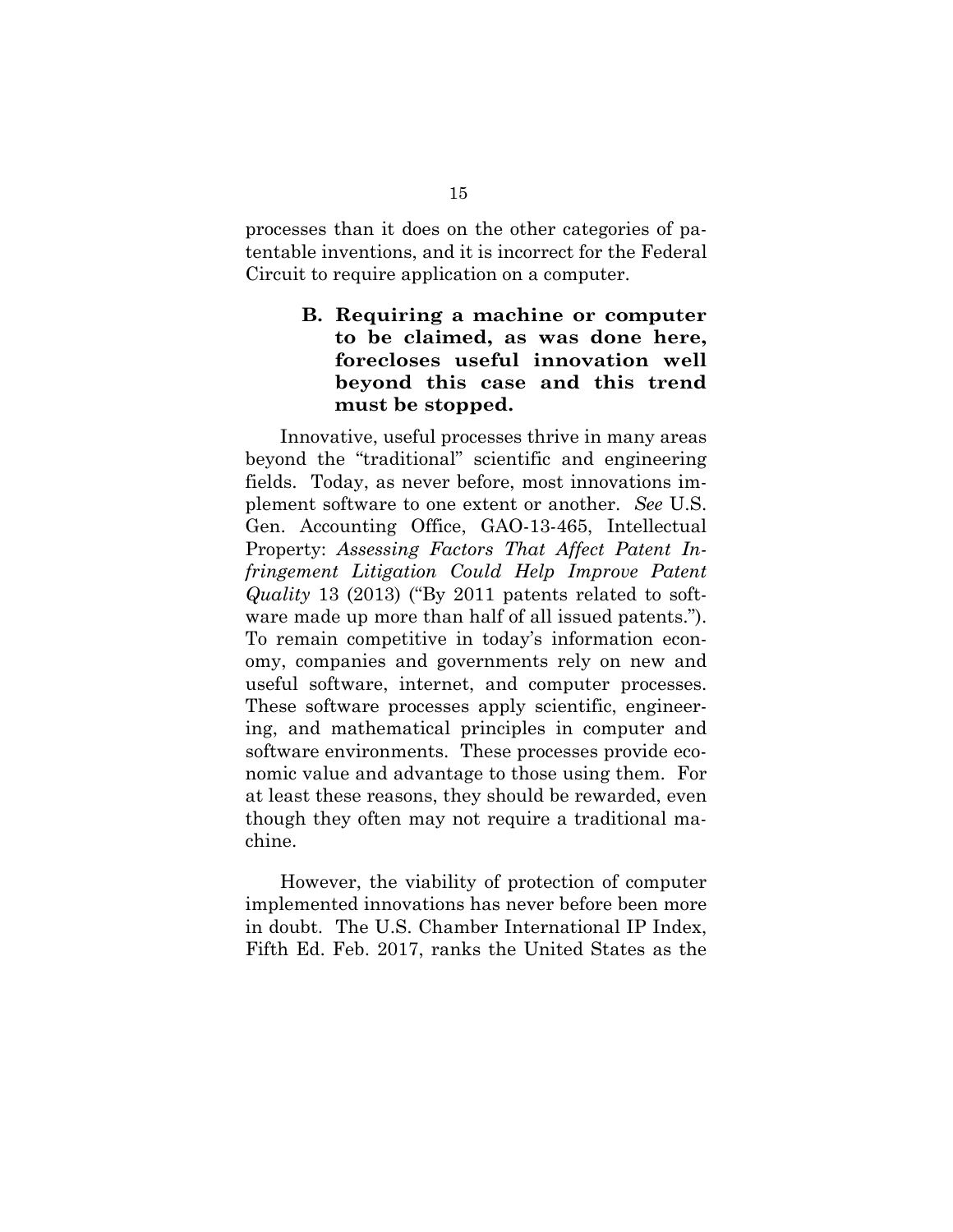10th best patent system in the world, tied with Hungary.<sup>6</sup> http://www.theglobalipcenter.com/wp-content/ uploads/2017/02/GIPC\_IP\_Index\_2017\_Report.pdf. The report specified the courts' application of Section 101 as a basis for the new ranking:

> the patenting environment in the U.S. continues to be affected by uncertainty as to how to interpret *Myriad* and other key decisions, and greater clarity, consistency, and closing of gaps with international practices is crucial to upholding a supportive innovation environment.

*Id.* at 120. This case highlights the judicial uncertainty around application of Section 101. Specifically, is analysis grounded in a strict review of the claims without consideration of the teaching of the specification, or should not the patent as a whole play a part in determining eligibility, or can the court rely upon entirely extrinsic analogies when determining patent eligibility? All of these directions remain viable under the current state of the law, making any sort of prediction of what the courts will do almost impossible.

Similarly, in recent remarks, David Kappos, the former U.S. Patent and Trademark Office director, stated that "patent filings in China exceeded those of the next 20 countries." *See* Erin Clark, *Venture Capital Chases Patents to Friendlier Climes*, (December 12, 2016) http://watchdog.org/283886/venture-capital -

 <sup>6</sup> 2017 is the first year that the United States' patent system has not been ranked as the number one patent system in the world.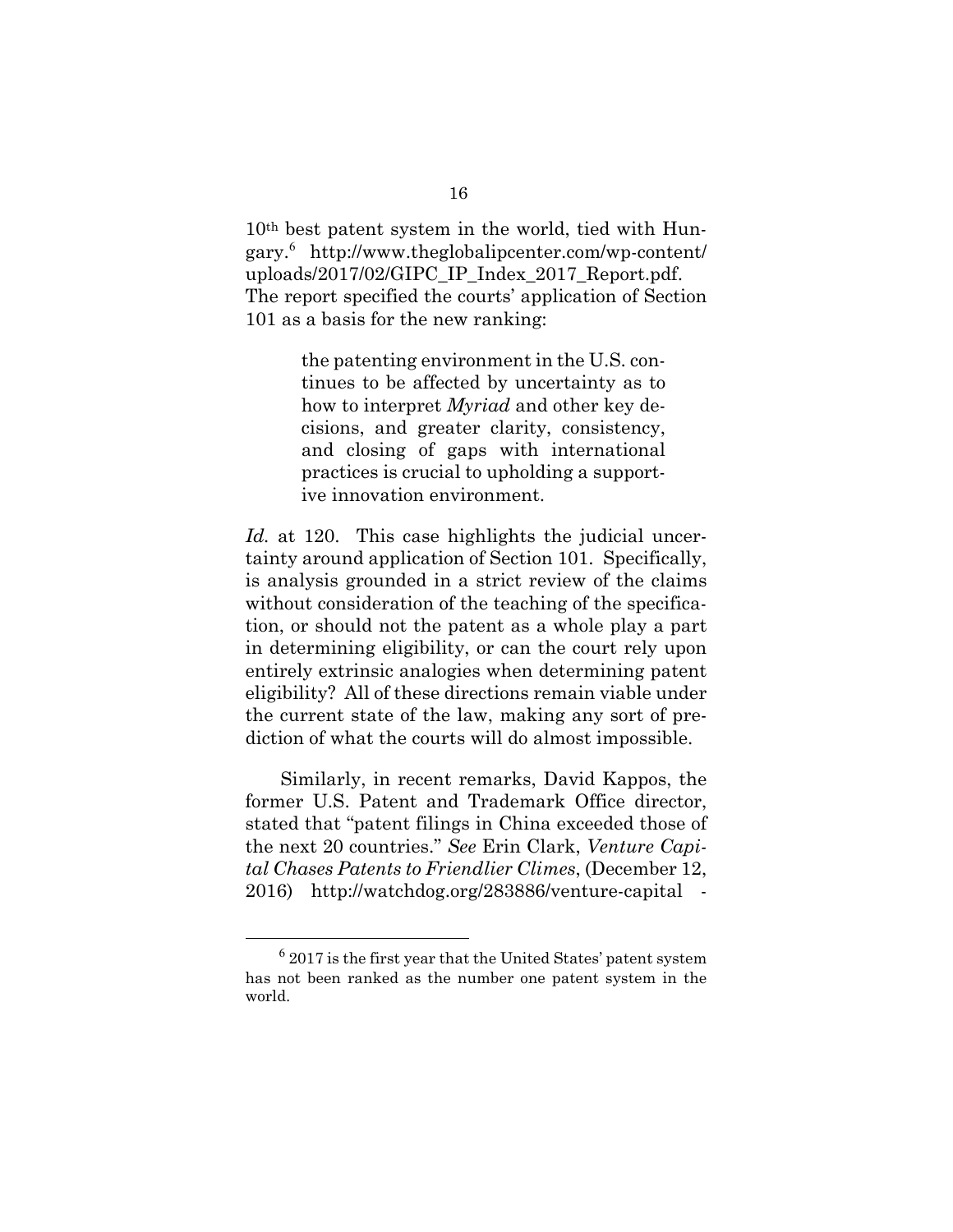chases-patents-friendlier-climes/. In addition, Mr. Kappos elaborated on why that matters:

> When investment incentives are reduced, you can expect investment to move elsewhere … The U.S. no longer provides the kind of patent incentives that are necessary to invest in key industries like biotech and software. The industries that are the most positioned to advance our economy in the future are those very same industries, biotech and software.

*Id*. In a similar vein, investors have recognized the uncertainty of protection of innovation and the resulting innovating community's flight from the U.S.:

> Smarter investors, they're going overseas to invest because they have [venture capital] protection there. You don't have this high invalidation rate in the companies and so therefore, whether I am a seed investor or late-stage or anything in-between, you have that protection afforded.

Erin Clark, *Venture Capital Chases Patents to Friendlier Climes*, (December 12, 2016) (statement of Amit Patel Shah, Managing Director, Fortress Investment Group).

A flexible but predictable interpretation of Section 101 is needed both to support innovation in this country and to provide certainty to the scope of protection for such innovation. Until such an interpretation is available, defendants will continue to propose and courts will continue to grasp at improper procedures